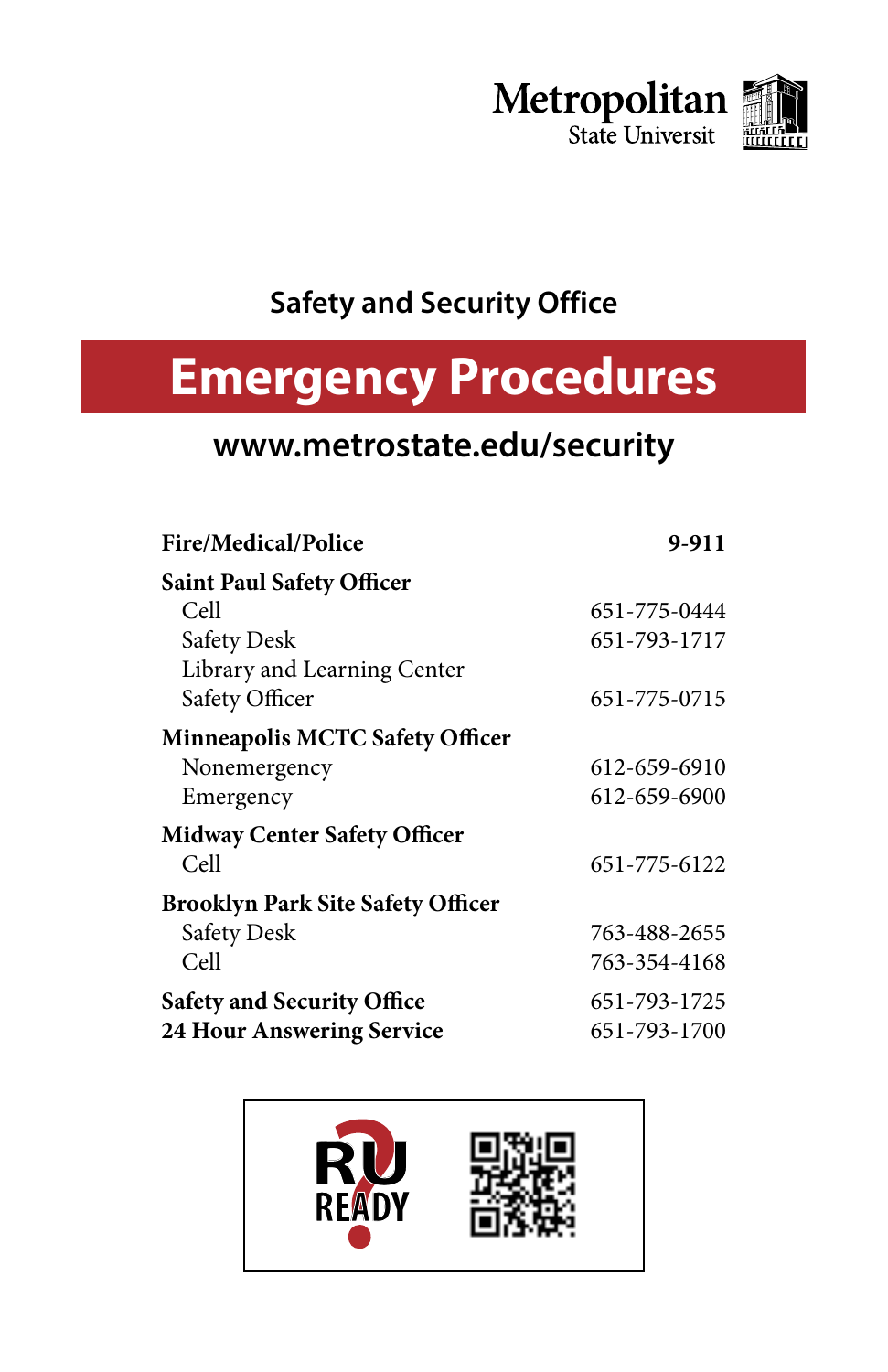### **Index**

| Policy Regarding Sexual Assault Programs and Procedures  9         |
|--------------------------------------------------------------------|
|                                                                    |
| Reporting Emergencies, Crimes and Requesting Emergency Services  4 |
|                                                                    |
|                                                                    |
| STAR Alert-Emergency Mass Notification System  1                   |
|                                                                    |
|                                                                    |
| Tips on Personal Safety in Parking Lots, Ramps and Streets 24      |
|                                                                    |

# **Mission Statement**

#### **Safety and Security Office**

The mission of the Metropolitan State University Safety and Security Office is to provide a safe and secure environment for all members of the community, which enables students, faculty, staff and guests to pursue their educational or occupational goals.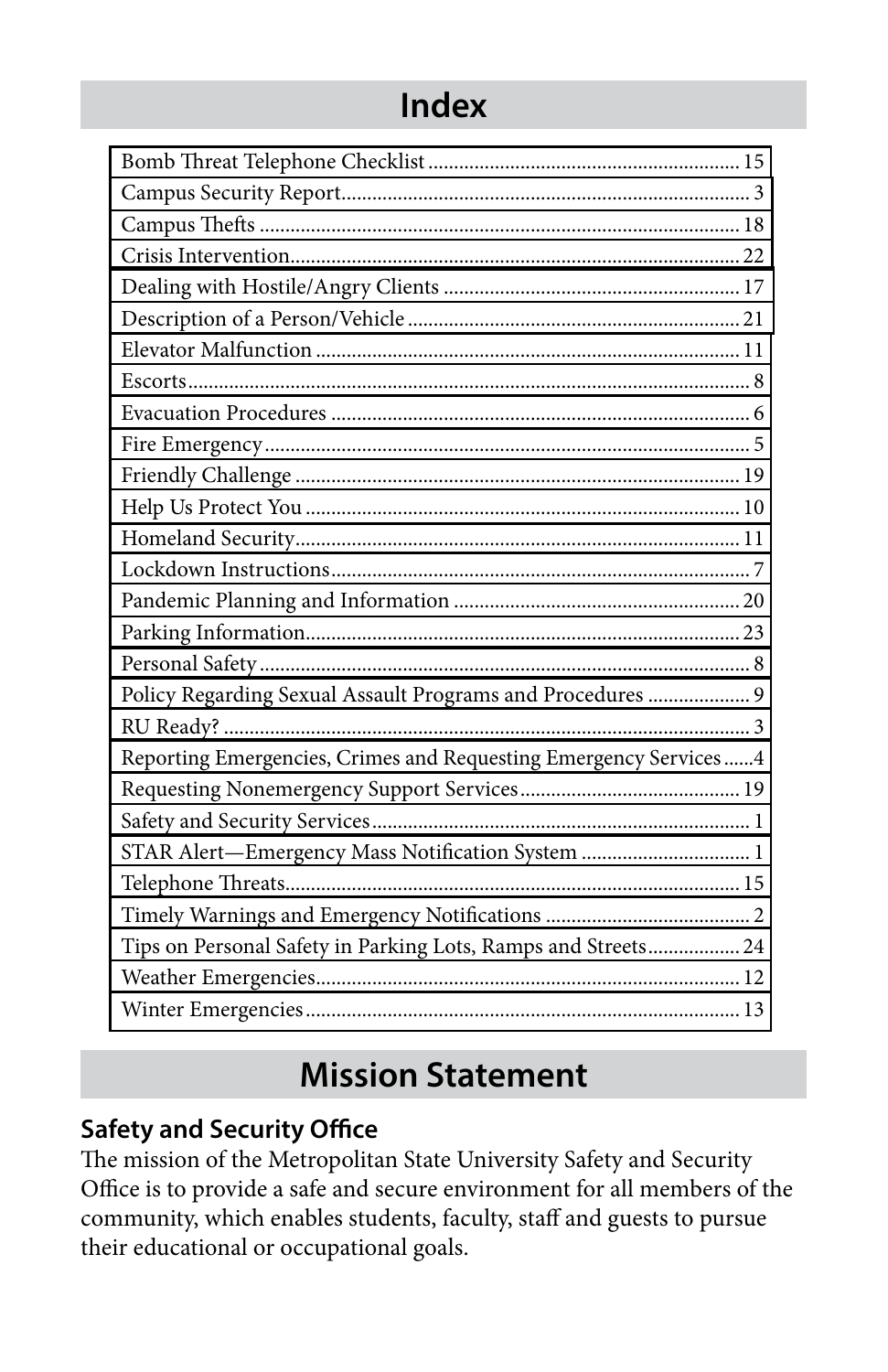# **[Safety and Security Services](http://www.metrostate.edu/msweb/resources/depts_services/security/index.html)**

<span id="page-2-0"></span>Safety and Security Services are contracted from professional security agencies. Safety officers are uniformed and trained on a variety of security and safety-related procedures. They are authorized to take appropriate action to assure the safety and security of all students, faculty, staff and visitors. Safety Services are augmented by local police, fire and ambulance response units. Response from safety staff or emergency professionals is as timely as possible, yet can be delayed due to other safety-related interests.

Metropolitan State University encourages all university community members to be fully aware of the safety issues on the campus and to take action to prevent and to report illegal and inappropriate activities. Personal awareness and applying personal safety practices are the foundation of a safe community.

# **[STAR Alert—](https://metrostate.bbcportal.com/) [Emergency Mass Notification System](https://metrostate.bbcportal.com/)**

Metropolitan State University operates an emergency mass notification system called Star Alert. This system delivers messages to students, staff, faculty and community faculty by phone, text and/or email if an emergency or incident arises which may threaten safety or impact normal campus operations. Registered students, staff, faculty and community faculty automatically have work or other emergency numbers and e-mails added to the Star Alert system.

Each person can view their contact information and if interested make changes to their phone numbers and email addresses, and choose what methods Star Alert will use to contact you. Through the Star Alert Portal, you can also activate being contacted by text (SMS) messaging. If you are not interested in adding numbers or making changes, you do not have to do anything.

**A link to the Star Alert Portal:**  [Star Alert Portal](https://metrostate.bbcportal.com/)

**A link to the Star Alert Instructional Document:**  [Star Alert Instructional Document](http://www.metrostate.edu/applications/drep/files/Star-Alert-Portal-Instructions.pdf)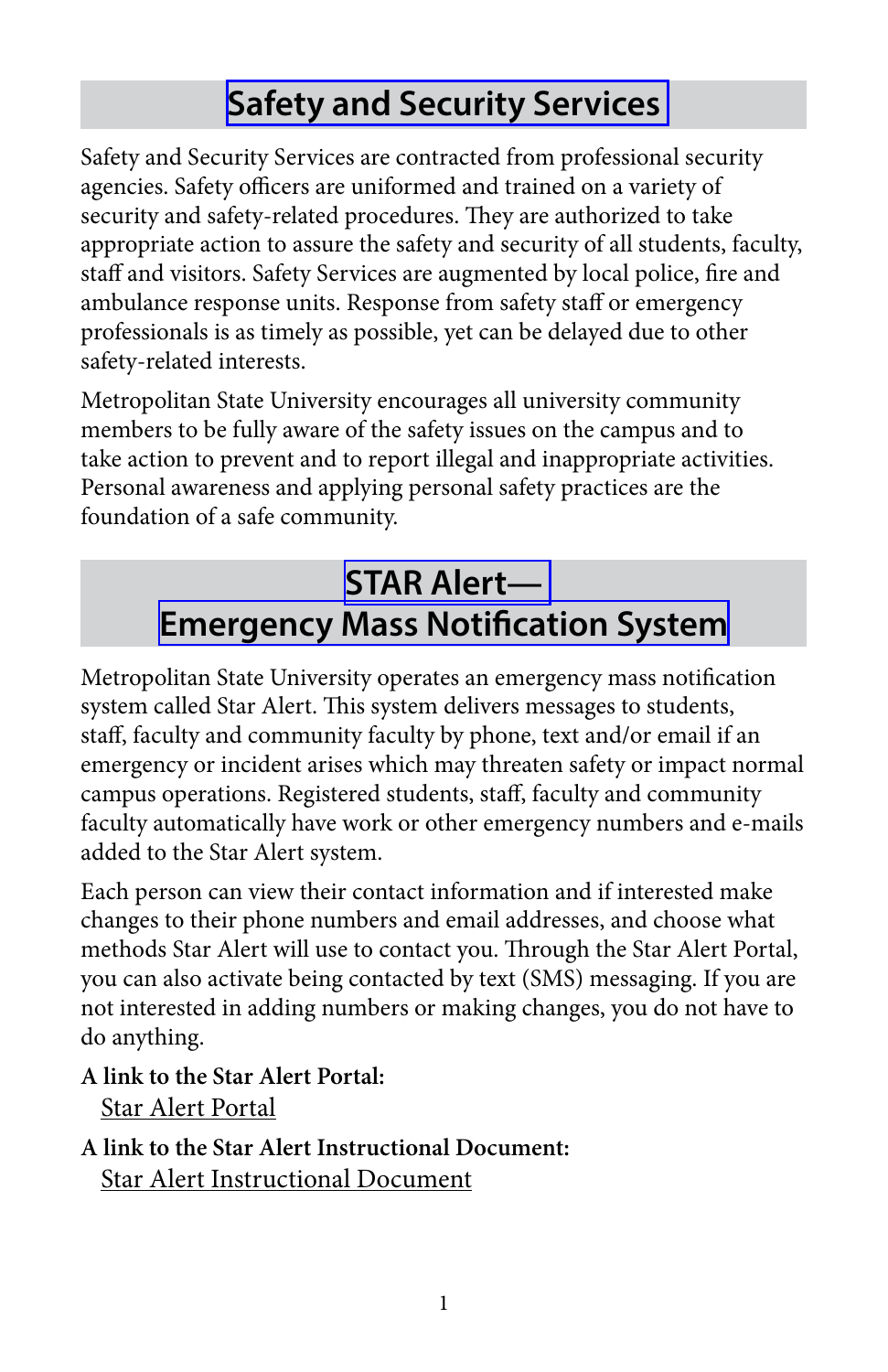# <span id="page-3-0"></span>**[Timely Warnings and](http://www.metrostate.edu/applications/drep/files/Procedure_-_Timely_Warnings.pdf) [Emergency Notifications Procedure](http://www.metrostate.edu/applications/drep/files/Procedure_-_Timely_Warnings.pdf)**

In the event that a situation arises either on or off campus that may include crimes outlined in the Campus Security Report section of this book or other serious crimes, the safety and security director and/ or members of the Emergency Crisis Team will use their judgment to decide whether a campus-wide Safety Alert will be issued. This case by case decision depends on whether or not the situation constitutes as an ongoing and continuing a serious threat to the university community. The warning will be issued without delay through the university e-mail system to students, faculty and staff.

Depending on the particular circumstances of the crime or emergency, and especially in situations that could pose as a continued and immediate threat to the individuals of our community, the Public Safety Office will also issue an Emergency Notification alert on the e-mail system announced on the public address system and issue a notice on the university emergency RU READY? Web site at: **http://www.metrostate. edu/READY/**.

When appropriate, the university will also issue an emergency mass notification announcement on the Star Alert system. Students and employees are automatically signed up for this mass notification system. Star Alert messages will alert the community to a variety of campus related Timely Warning crimes and Emergency Notification incidents via text and voice message to personal or work cell phones and/or email addresses. The messages will be sent should any emergency or incident arise which could threaten life, safety or impact normal campus operations.

A hard copy of all Timely Warnings and Emergency Notifications will also be posted on building bulletin boards around campus and issued to individuals upon request. Anyone with information warranting a "Clery Timely Warning" should report the circumstances to the university Safety and Security Office by e-mail, by phone (651-793-1725), to a safety officer within the Safety and Security Office of Founders Hall or to any safety officer on the Saint Paul or other campus locations.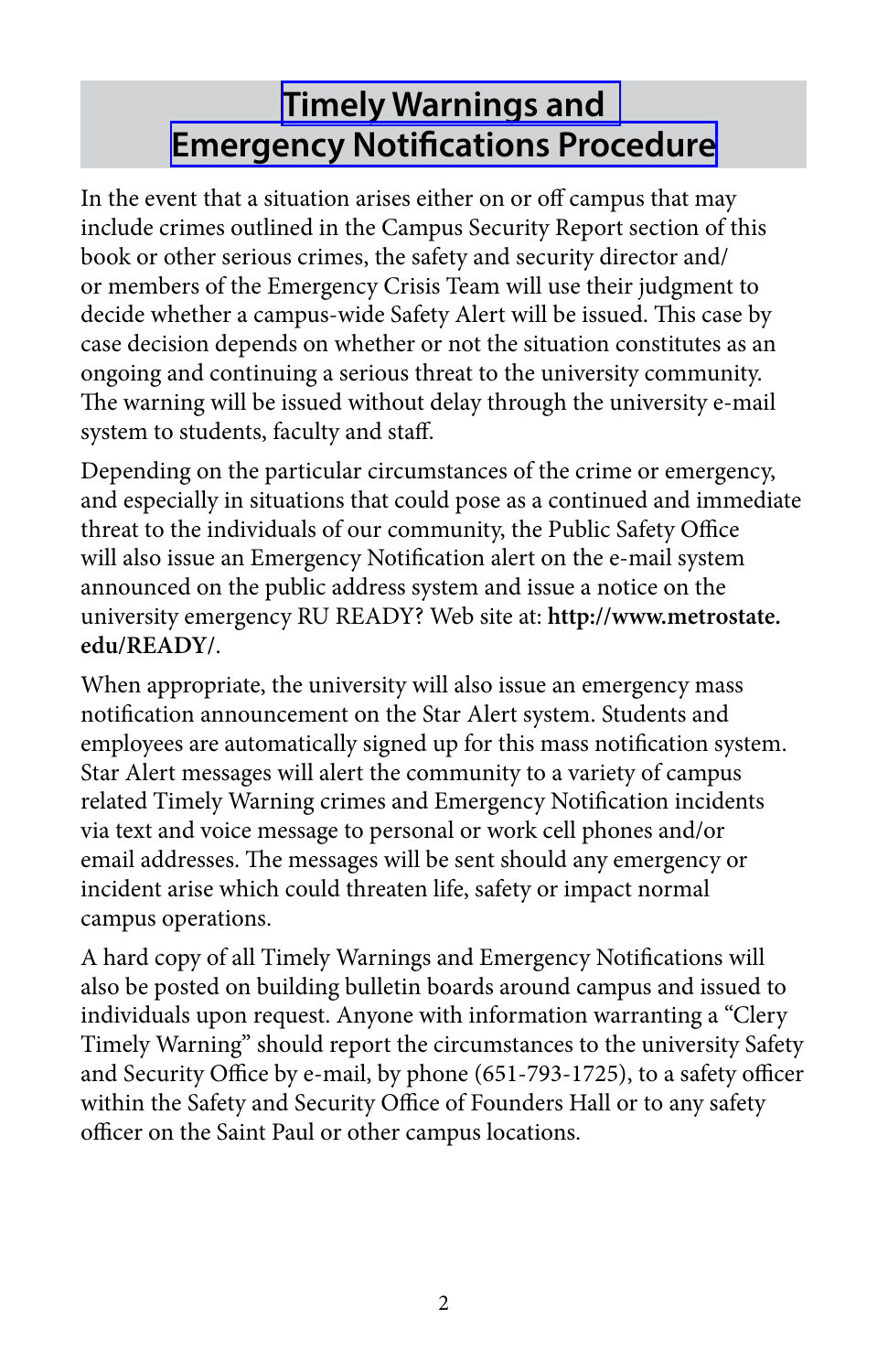## **[Campus Security Report](http://www.metrostate.edu/msweb/resources/depts_services/security/campus_security.html)**

<span id="page-4-0"></span>Each year the Safety and Security Office creates and publishes an annual Campus Security Report offering three years of campus crime statistics. The Crime Awareness and Campus Security Act requires that this report includes crime categories relating to criminal homicides, sex offenses (forcible and nonforcible), robbery, aggravated assault, burglary, motor vehicle theft, arson, liquor/drug/weapon offenses and referrals, domestic violence, dating violence, stalking and hate crimes or crimes of prejudice.

The Metropolitan State University security report is located at the **RU Ready?** Web page (**www.metrostate.edu/READY**). It can also be obtained in a hard copy form from the safety literature display cases or from the Security Office in Founders Hall on the Saint Paul Campus. Upon request, a hard copy can also be mailed to students, perspective students or employees. It is also available in alternative formats through Disability and Special Services at 651-793-1549.

This report further includes policies relating to emergency response and evacuations, emergency notifications, safety programs, drugs and alcohol, sexual violence and procedures to follow in response to criminal activities. Information relating to the notification of registered sex offenders can be obtained by visiting the Minnesota Department of Corrections Level 3 Predator Offender Search Web site (coms.doc.state. mn.us/Level3).

# **[RU Ready?](https://www.metrostate.edu/READY/index.cfm)**

**RU Ready?** is a one-stop Web page for safety alerts and offers valuable information on a variety of emergency preparation procedures. You are always able to find the latest alert information at **http/www.metrostate. edu/READY**. The **RU Ready?** Web page is constantly updated with the latest campus alert and safety information.

Protecting Metropolitan State employees, students and property is the shared responsibility of the entire university community. We can prepare ourselves for emergencies by taking simple steps such as reading and reviewing safety information, becoming informed about emergency plans and procedures and getting involved in preparing our community.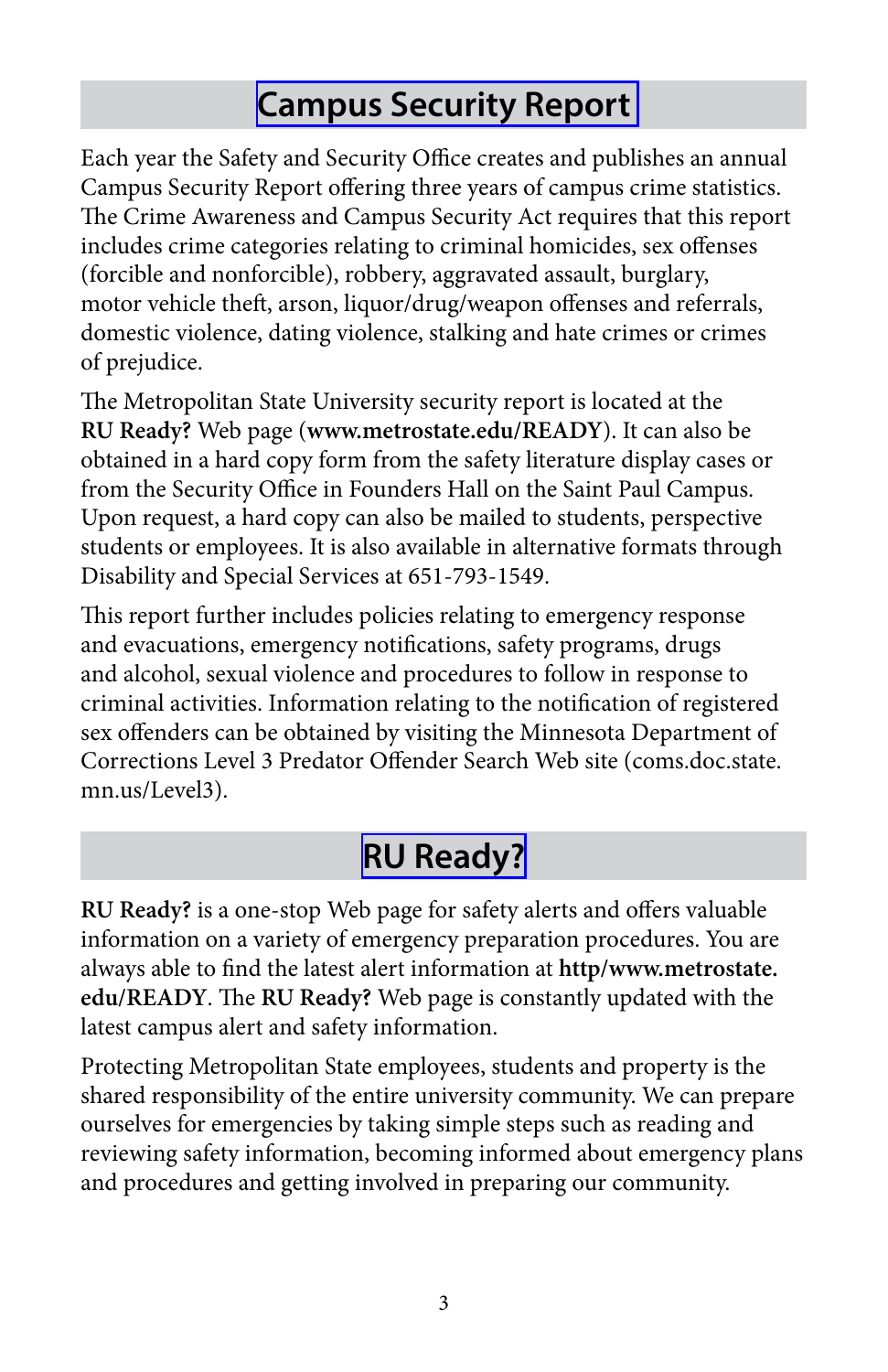<span id="page-5-0"></span>The **RU Ready?** Web page provides information you need to be prepared and also serves as a place on the internet that you can use to quickly find updates on campus situations like:

- bomb threats
- classroom emergency and safety
- emergency evacuation procedures—tornado, fire, bomb and chemical
- Emergency Public Address Notification
	- lockdown and active shooter
- medical emergencies
- pandemic planning
- weather related class cancellation
- campus closing

# **[Reporting Emergencies, Crimes and](http://www.metrostate.edu/applications/drep/files/EmergencyInformationSheet.pdf)  [Requesting Emergency Services](http://www.metrostate.edu/applications/drep/files/EmergencyInformationSheet.pdf)**

Medical rescue, fire and police should be contacted during an emergency by dialing 9-911. Metropolitan State safety staff and/or local municipal police and emergency personnel will respond to emergencies occurring in facilities used by Metropolitan State. After calling 9-911 it is important that security be reached by calling the safety officer at your campus and giving the name of the facility that you are calling from and requesting security service, or by calling the Safety officer's cell phones.

#### **Dial 9-911 to:**

- Report a situation requiring a police officer at the scene;
- Summon an ambulance for medical assistance;
- Report a fire; and
- Report suspicious or criminal activity.

#### **Remember to:**

- Stay calm and state the problem;
- State the location/building, floor and room number;
- Answer the operator's questions;
- Stay on the line until the 911 operator terminates the call;
- Call 9-911 back if the situation changes; and
- Inform the Safety Officer that outside authorities have been contacted and will be arriving on campus.

University Safety and Security Services has procedures to assist with the incident and/or direct the fire/police/ambulance to the area.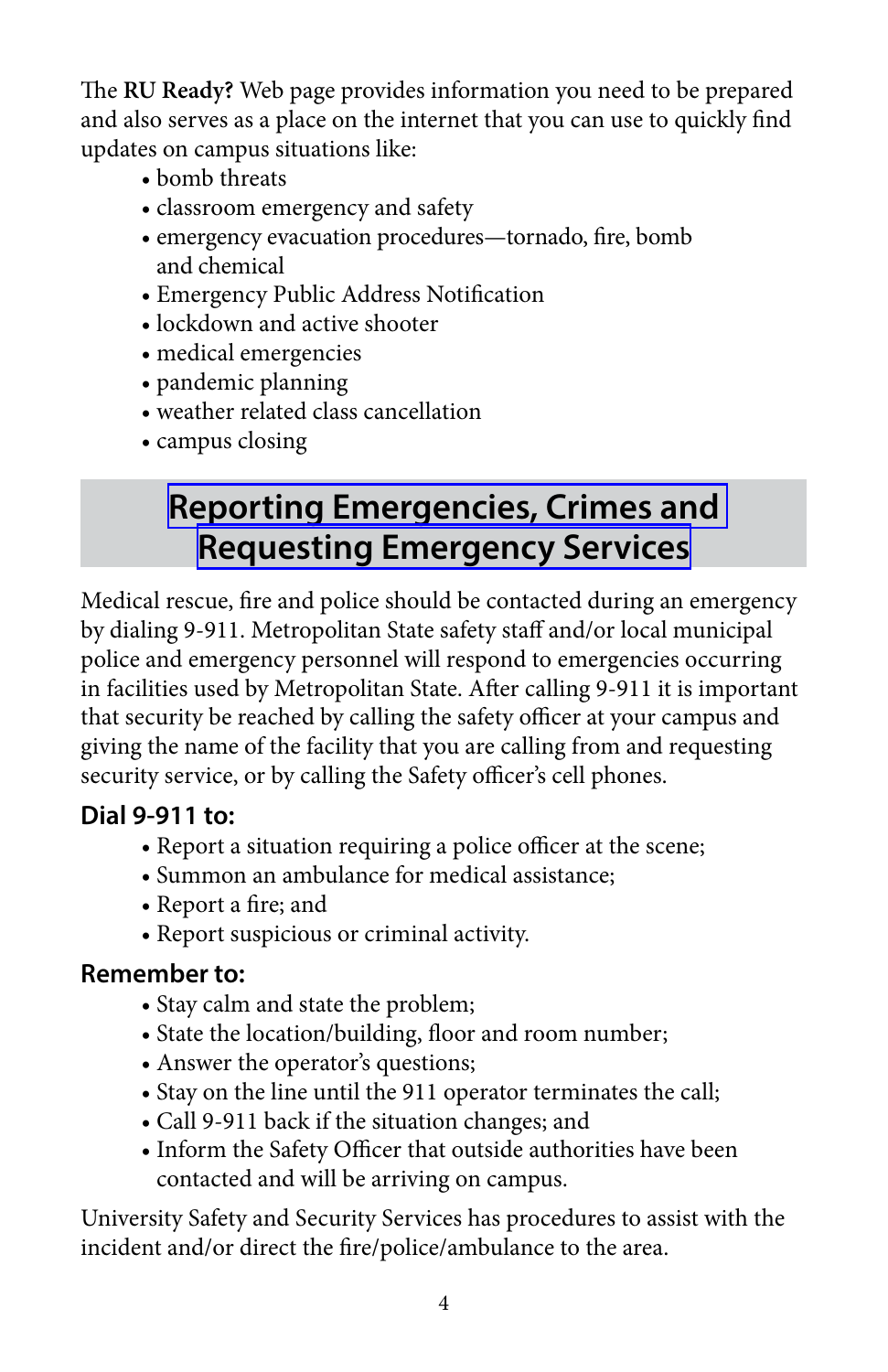### **[Fire Emergency](https://www.metrostate.edu/applications/drep/files/Emergency_Evacuation_Procedure.pdf)**

#### <span id="page-6-0"></span>**If smoke or fire is present**

 **9-911** Call the Emergency Communication Center. Give the dispatcher the following information:

#### **Nature of the fire status:**

- smoke; and
- confirmed fire.

#### **Location of the situation:**

- exact building address and building name;
- room number, floor number; and
- telephone number.

#### **Call the Administrative Affairs Office 651-793-1700.**

- give the same information provided to the Emergency Center dispatcher; and
	- evenings and weekends, ask the answering service to contact safety/administrative personnel.

Evacuate the area immediately if significant fire or smoke is present. **Do not use the elevators; use stairways only!** 

 Fire alarm sounding and flashing status: evacuate the building immediately.

Do not stop to call the Fire Department. Metropolitan State buildings are fire-panel monitored for this type of alarm and the Emergency Communication Center is notified automatically.

Fire pull stations, fire extinguishers, primary and secondary evacuation routes are on all the Emergency Evacuation Floor Plans.

Inform the safety officer that outside authorities have been contacted and will be arriving on campus. The Safety and Security Office has procedures to assist with the incident and/or direct the fire/police/ ambulance to the area.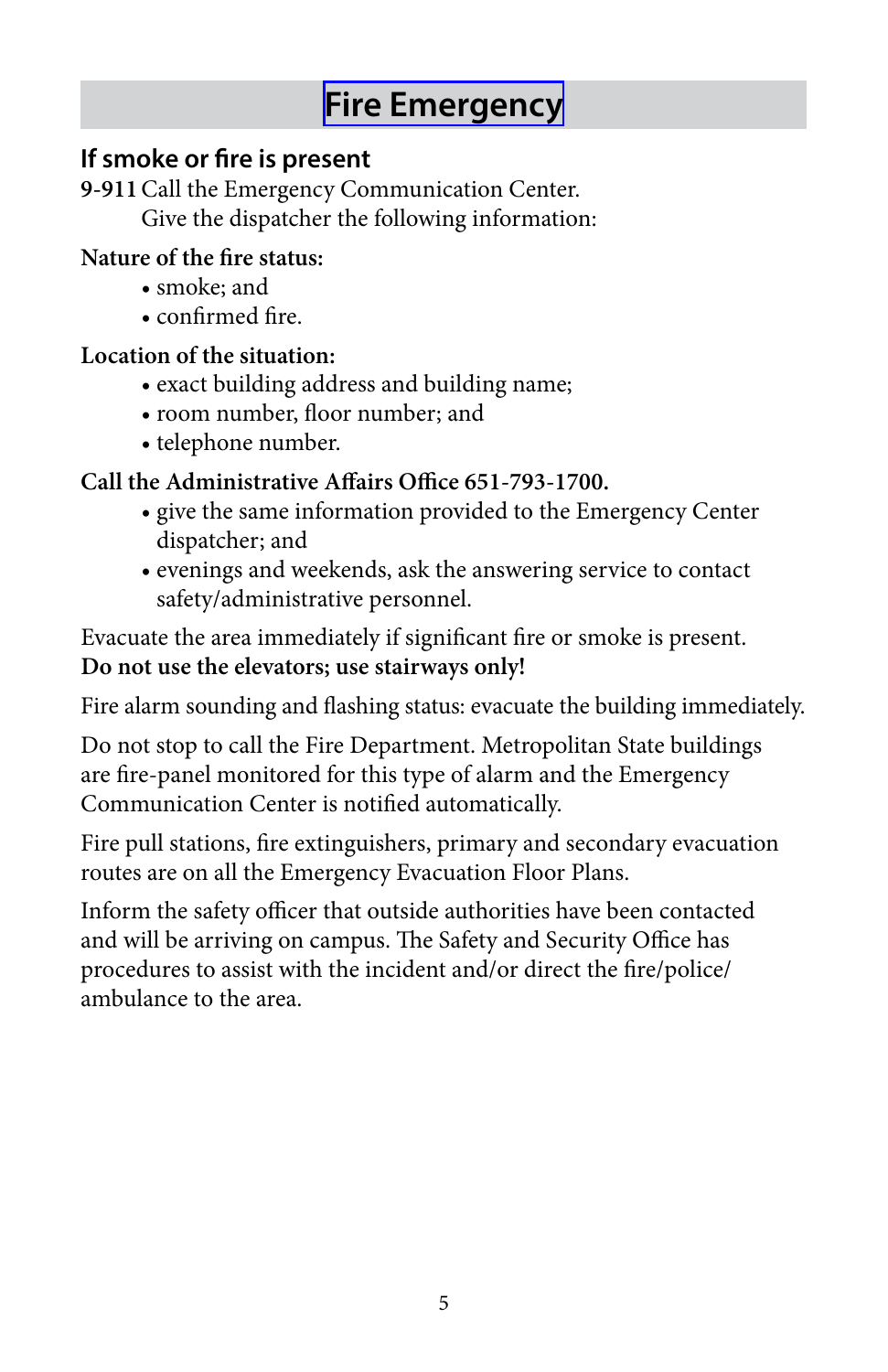### **[Evacuation Procedures](https://www.metrostate.edu/applications/drep/files/Emergency_Evacuation_Procedure.pdf)**

<span id="page-7-0"></span>If building evacuation is declared by fire, police or administration, leave the building area by posted routes. Do not stand around in hallways or on the sidewalks near the building. Move a safe distance away and into the tunnel system during inclement weather. Do not reenter the building until the safety officer gives the "all clear."

Should a partial or full building evacuation become necessary, the safety staff and emergency response will communicate evacuation information to appointed emergency/evacuation coordinator to direct the evacuation. In case of fire, the emergency sirens will sound.

 evacuation of floors and building. The following procedures need to be followed for safe and orderly

- listen and react to the emergency communication and/or sounding siren; and
- proceed by stairwell to a safe floor or exit as directed.

**Do:** 

- listen for announcements over building emergency system or directions from safety staff;
- remember that orderliness and cooperation are more important than speed;
- prepare to merge in the stairwell with people evacuating from other floors; and
- watch for firefighters coming up stairwells to handle the emergency.

#### **Do not:**

- use the elevator;
- run, push or create panic; and
- return to your office until safety staff gives the "all clear."

Physically-challenged individuals are to report to elevator landings as a safe haven to wait for assistance from the responding fire department and/or safety officer. Able-bodied individuals should notify fire fighters and the Safety and Security Office of the location of the waiting physically-challenged individuals and, as appropriate, their attendant.

#### **Arrival at safety zone/exit:**

- wait for further instructions; and
- remain calm and listen for further evacuation announcements.

Emergency personnel will assist with evacuation of physicallychallenged individuals.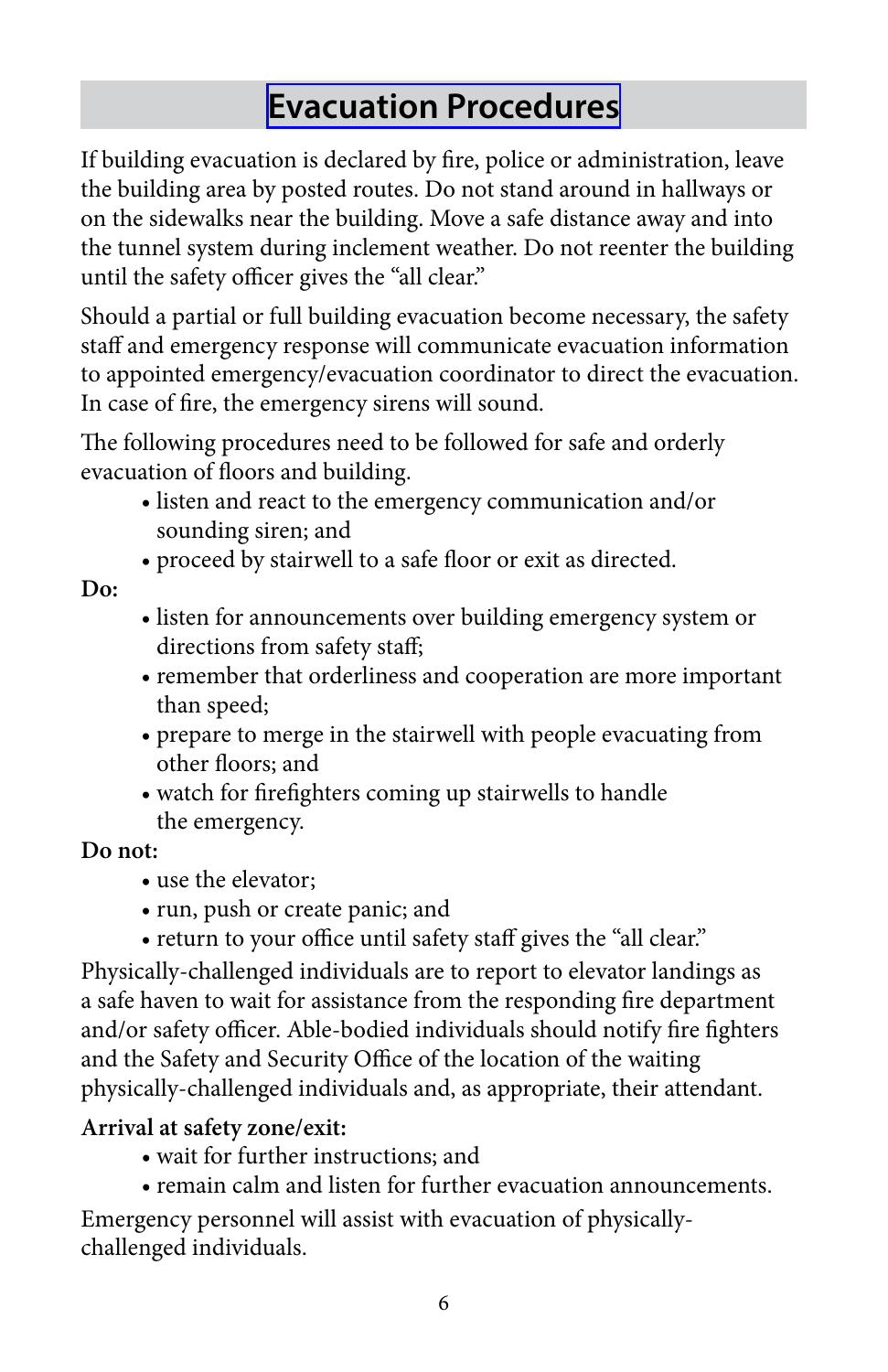# **[Lockdown Instructions](http://www.metrostate.edu/applications/drep/files/lockdown_active_shooter.pdf)**

<span id="page-8-0"></span>Violent incidents, including but not limited to acts of terrorism, an active shooter, assaults or other incidents of workplace violence can occur on the campus or in close proximity with little or no warning. An "active shooter" is considered to be a suspect whose activity is immediately causing serious injury or death and has not been contained.

The purpose of a "lockdown" is to minimize accessibility to rooms on campus to reduce the risk if injury or danger to faculty, staff, students or visitors. A lockdown is implemented when requested by campus public safety, local law enforcement, fire department, campus administration or any other credible source of information. Lockdown notification is provided through the campus paging system, Star Alert mass notifications system, e-mails, postings, digital signs or verbal instructions.

#### **Campus Lockdown—Immediate Action**

- 1. If you are able to safely leave the building, do so immediately.
- If you are not able to leave, lock or barricade your door, call 9-911 on campus phones or on cell phones and report your location and other information relevant to the incident.
- 2. Secure the immediate area. Whether a classroom, office or other:
- Lock or barricade the door, if able, and block it using whatever is available—desks, tables, file cabinets, other furniture, books and so on.
- After securing the door, position people out of sight and behind items that might offer additional protection—walls, desks and so on.
- If the assailant enters your room and leaves, lock or barricade the door behind them.
	- If safe to do so, allow others to seek refuge with you.
- 3. Protective Actions. Take appropriate steps to reduce your vulnerability:
- Close blinds and block windows.
- Turn off radios and computer monitors, and silence cell phones.
- Place signs in exterior windows to identify your location and the location of injured persons to emergency responders.
- Remain calm and quiet.
- Remain in the secured area until directed otherwise by emergency officials.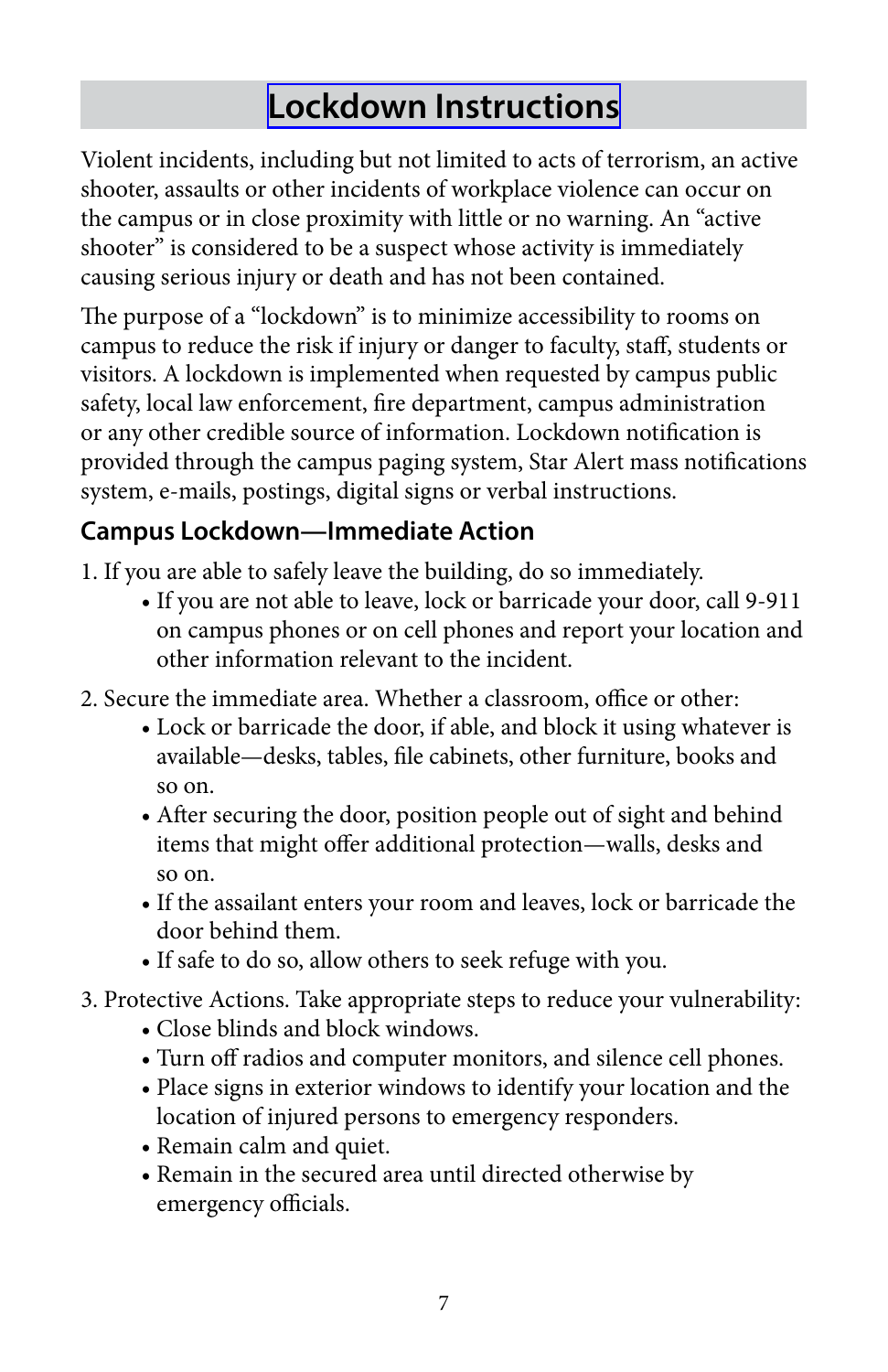<span id="page-9-0"></span>4. Unsecured Areas. If you find yourself in an open area, immediately seek protection:

- Put something between you and the assailant.
- Consider trying to escape, if you know where the assailant is and there appears to be an escape route immediately available to you.
- If in doubt, find the safest area and secure it the best way possible.

 on a floor by floor basis. When the condition causing the lockdown has been eliminated, an "all clear" announcement is made over the campus paging system. Emergency responders also walk through the campus and clear areas

### **[Personal Safety](http://www.metrostate.edu/applications/drep/files/Spring_Safety.pdf)**

**Call for an escort!** The university Safety and Security Office can be contacted during regular business hours.

#### **Protect yourself walking**

- Avoid walking alone after dark. If you must travel alone at night, use the escort service for your campus to escort you to your on-campus destination or locations near campus.
- Walk along well-lit routes.
- Be alert to your surroundings. If you suspect you are being followed, run in a different direction, go to the other side of the street and yell for help or head quickly for a lighted area or a group of people.
- Have your keys ready when returning to your vehicle and keep your personal or valuable items concealed and close to your body.

#### **Protect your office**

- Lock your door and desk—even if you are going out for only a short time or going only a short distance. It takes only seconds to walk into your open room and steal your valuables.
- Do not prop open locked exterior building doors. These doors are locked for your protection and the protection of other community personnel.

#### **Protect yourself at night**

- Avoid walking alone at night.
- Refrain from taking shortcuts; walk where there is plenty of light and traffic.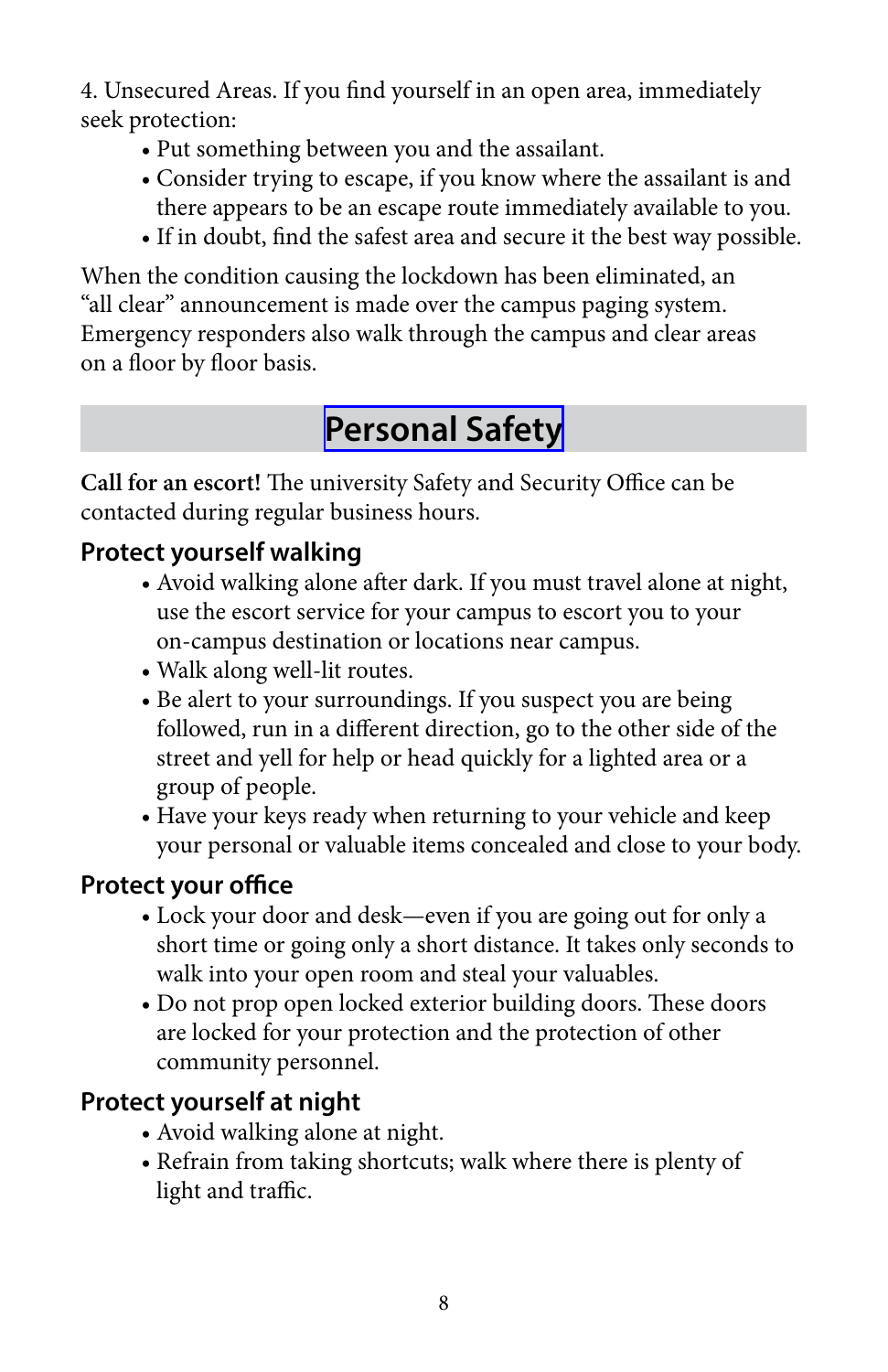<span id="page-10-0"></span> • Call for an escort: Saint Paul—651-793-1717 (desk) or 651-775-0444 (cell); Library—651-775-0715 (cell); Midway—651-775-6122 (cell); or Minneapolis—612-659-6910; Brooklyn Park Site—763-657-3722 (cell).

## **[Policy Regarding Sexual Assault](http://metro-gateway.custhelp.com/ci/documents/detail/2/tix) [Programs and Procedures](http://metro-gateway.custhelp.com/ci/documents/detail/2/tix)**

**Part 1. Policy Statement.** Sexual violence, domestic and dating violence and stalking are an intolerable intrusion into the most personal and private rights of an individual, and are prohibited at Metropolitan State University. Metropolitan State University is committed to eliminating sexual violence in all forms and will take appropriate remedial action against any individual found responsible for acts in violation of this policy. Acts of sexual violence may also constitute violations of criminal or civil law, or other Metropolitan State University policies that may require separate proceedings. To further its commitment against sexual violence, Metropolitan State University provides reporting options, an investigative and disciplinary process and prevention training as appropriate.

**Application of policy to students, employees and others.** This policy applies to Metropolitan State University students and employees and to others, as appropriate, where incidents of sexual violence on Metropolitan State University property have been reported. Reports of sexual violence committed by a student at a location other than on Metropolitan State University property are also covered by this policy. Reports of sexual violence committed by a Metropolitan State University employee at a location other than Metropolitan State University property are covered by this policy.

Reports of sexual violence committed on Metropolitan State University property by individuals who are not students or employees are subject to appropriate actions by Metropolitan State University, including, but not limited to, pursuing criminal or civil action against them.

#### **Education and Resources**

Metropolitan State University educates the campus community about sexual assaults, relationship and dating violence and stalking through presentations during new student orientation and various college-wide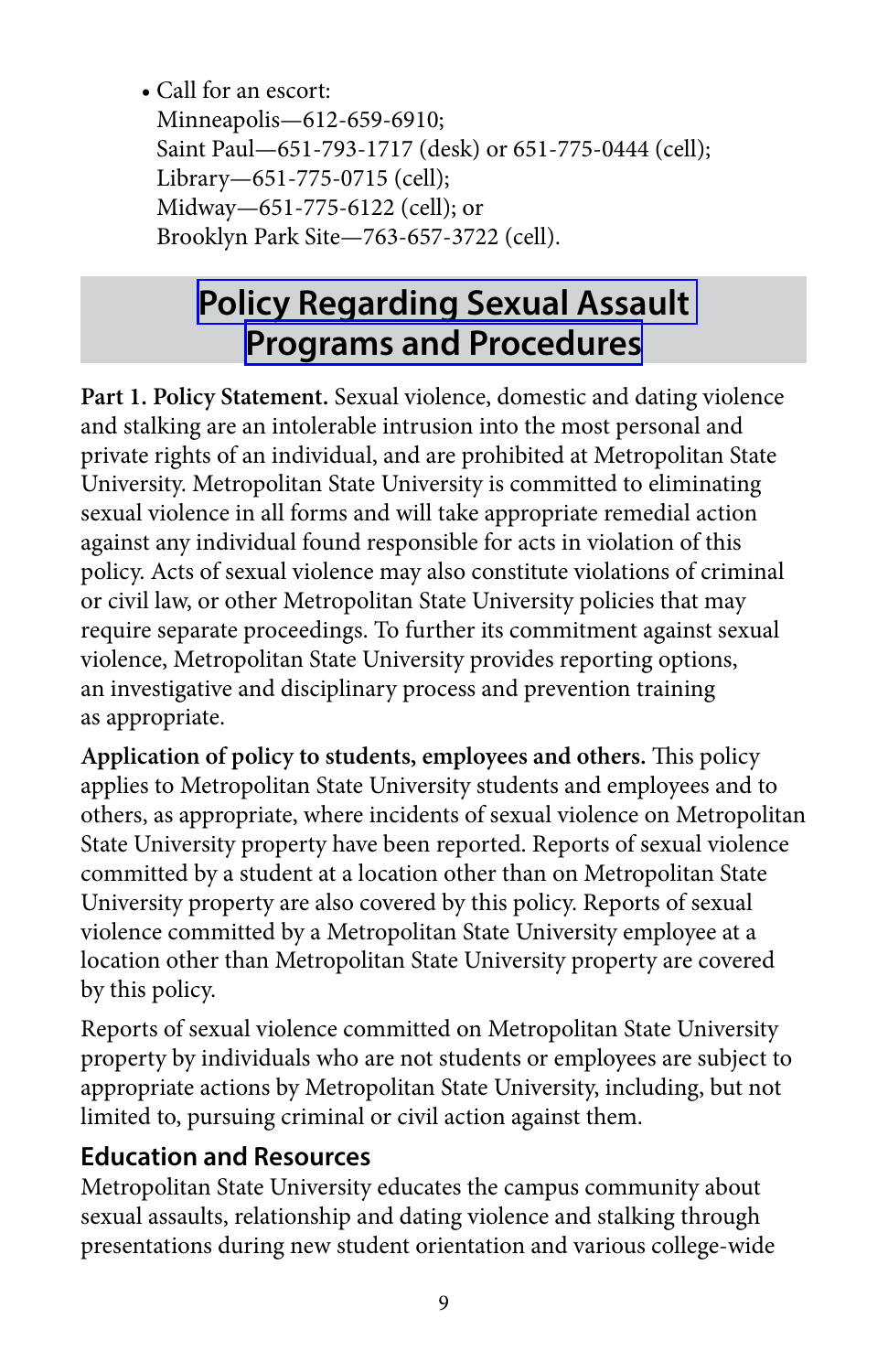<span id="page-11-0"></span>presentations given through the course of the academic year. Investigators and decision makers who investigate and adjudicate complaints of sexual violence receive annual training. Informational brochures regarding sexual violence are available through the Metropolitan State University Public Safety Office and Student Counseling Services. The university also conducts regular security patrols of the campus and provides escorts.

#### **Procedures for Campus Disciplinary Action for Sex Offenses:**

 the Public Safety Office; the campus Title IX coordinator; and/or detail Victims of sexual assault or those witnessing any type of sexual violence or relationship violence are strongly encouraged to report the incident to other campus offices where a victim may file a complaint. The Public Safety Office is the office of official record for reports of sexual assault, as it is in all reported law violations. A report with public safety can ensure that proper steps are taken to ensure the safety of the survivor as well as the safety of the campus community as a whole. Filing a report with public safety can also initiate the Metropolitan State University disciplinary process, and is an option for any person wishing to report a case of misconduct.

Additional info regarding Metropolitan State University's sexual violence procedures can be found in the annual campus security report.

### **Help Us Protect You**

Watch for suspicious persons in and around university buildings and in parking lots. Do not pursue them. Call a university safety officer immediately. Call university safety if you should enter your office and find a stranger, regardless of the "cover story" supplied.

#### **Suspicious activity:**

- If you see any suspicious activity or people on or near campus, call University Safety immediately. Do not assume that what you observe is an innocent activity or that it has already been reported.
- Do not assume the person is a visitor or university staff member that you have not seen before.

#### **Suspicious people may be:**

 • loitering about at unusual hours and locations; running, especially if something of value is being carried.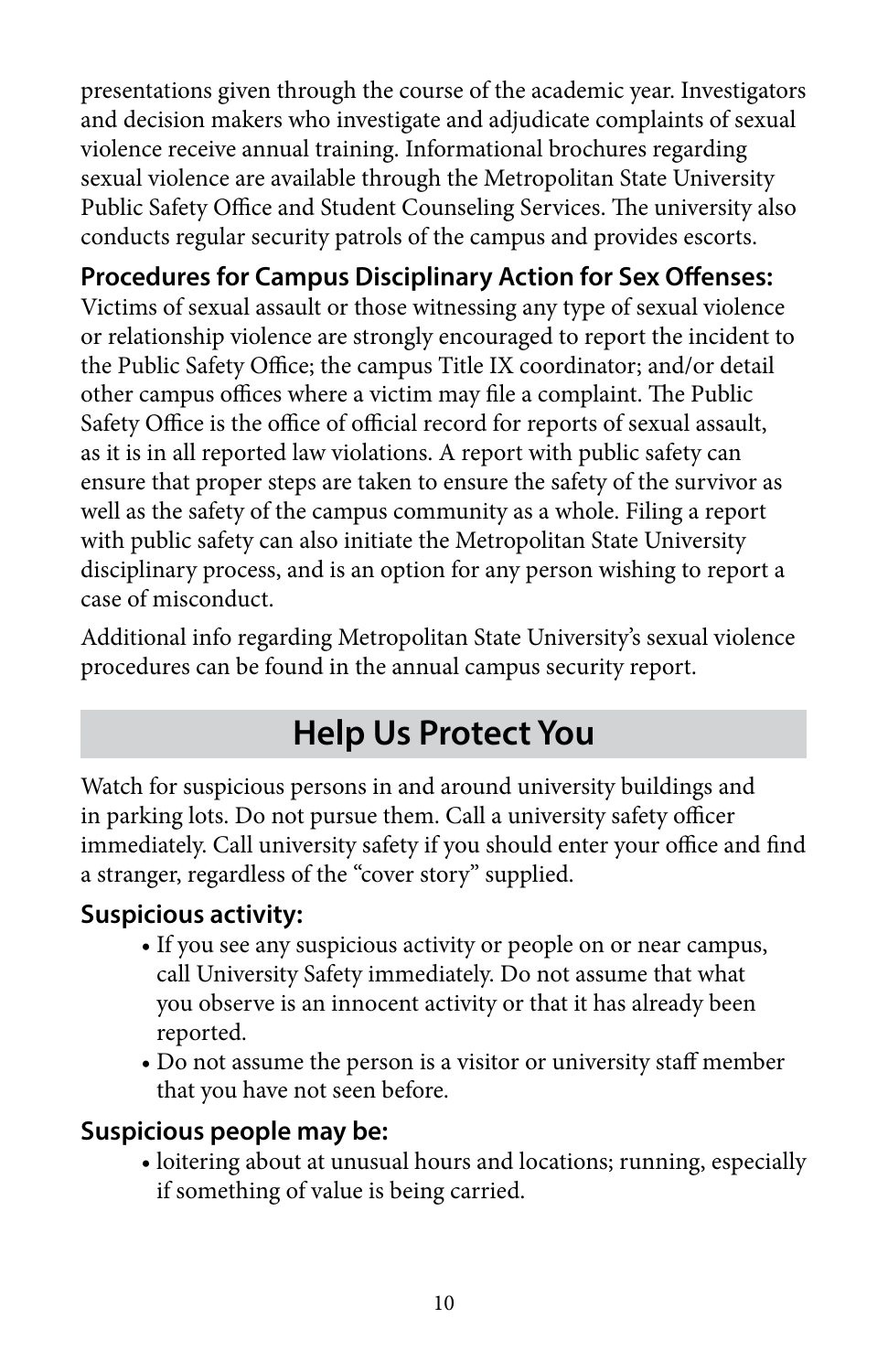- <span id="page-12-0"></span> • exhibiting unusual mental or physical symptoms. Person(s) could be under the influence of drugs or otherwise needing medical or psychiatric assistance.
- carrying property that might be suspicious, depending on the circumstances, going from room to room trying door handles.

Door-to-door soliciting is not permitted in university facilities. Violations of this rule should be reported to university safety immediately. Report all thefts and property loss immediately to university safety. **Be security conscious at all times.** 

# **Elevator Malfunction**

 elevator by pressing a floor location button. Do not attempt to force the In the event of an elevator malfunction, first attempt to restart the elevator doors open.

If the elevator does not restart, open the telephone panel or call box located in the elevator and call the emergency number listed or press the emergency button.

If the telephone does not play a recorded message, give the operator the following information:

- building location;
- elevator number (displayed in phone panel);
- floor number (if known);
- number of persons in the elevator; and
- direction the car was moving.

**Remain calm.** Press the emergency or alarm button to notify building occupants. Do not attempt any unusual method of leaving the elevator or of starting the elevator.

### **[Homeland Security](http://www.dhs.gov/)**

While Metropolitan State University is not considered a high-risk target for terrorism, the university recognizes the importance of proactively addressing related interests. In preparing for and responding to emergencies, involving terrorists or otherwise, education, information and open communications are key components in the preparation and prevention of those emergencies. The Safety Office will offer threat protection advice from federal and state emergency management agencies during periods of national emergency that relate to campus safety.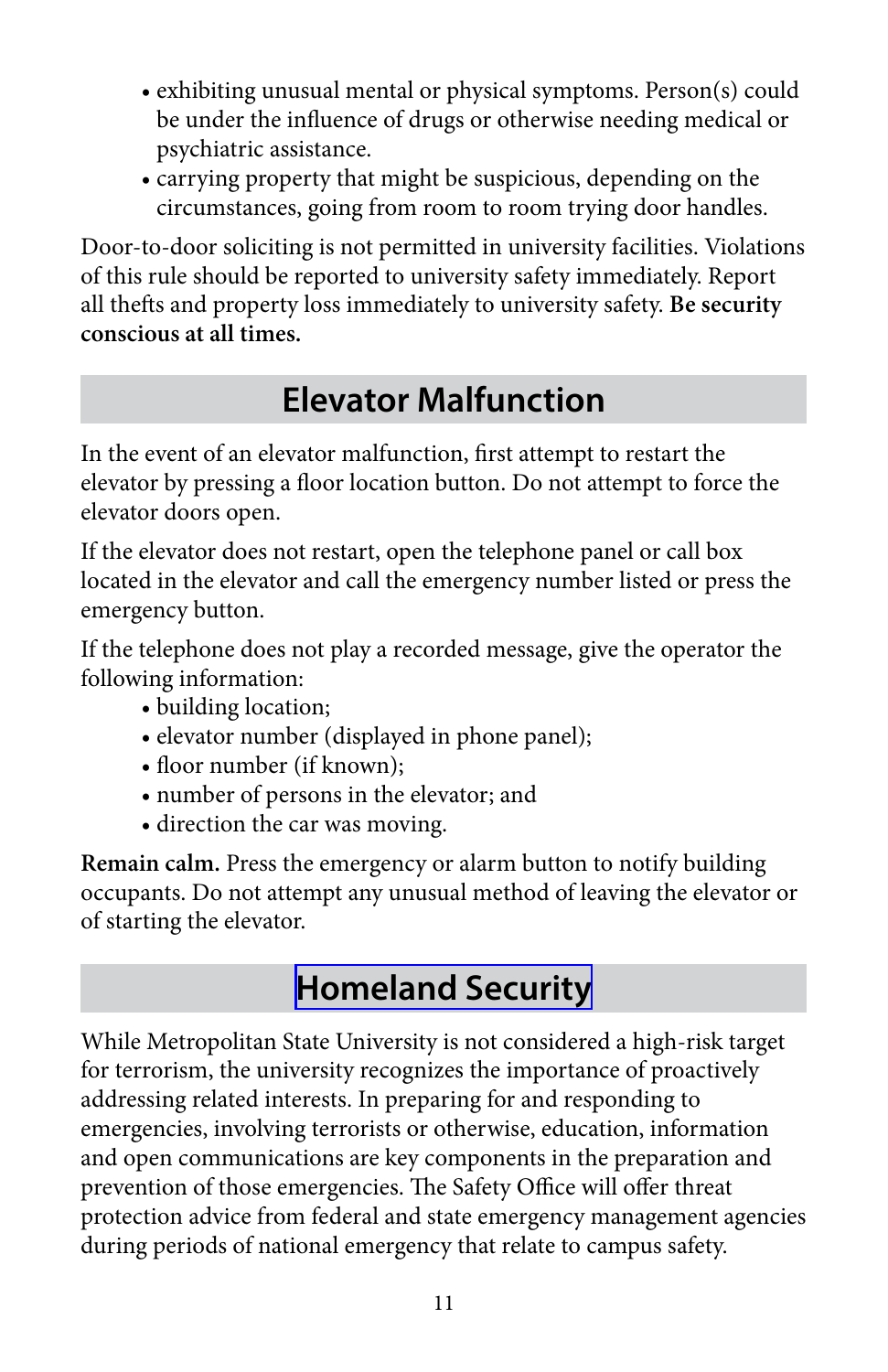<span id="page-13-0"></span>Feelings of stress, fear and tension are natural during times when national safety is uncertain. Keeping your thoughts and actions in perspective and not becoming controlled by possible terrorist activities are key components in maintaining one's peace of mind. We are taking positive and proactive steps in adjusting our emergency response procedures and working with the local emergency management system to better assure university members are safe in the event of local incidents. We ask that all university members familiarize themselves with our internal emergency procedures and report any suspicious or unusual activities to the Safety Office and/or contact public emergency services.

#### **If You See Something, Say Something™**

"If You See Something, Say Something™" is a national campaign that raises public awareness of the indicators of terrorism and terrorismrelated crime, as well as the importance of reporting suspicious activity to state and local law enforcement.

Informed, alert communities play a critical role in keeping our nation safe. The U.S. Department of Homeland Security (DHS) is committed to strengthening hometown security by creating partnerships with state, local, tribal and territorial governments and the private sector, as well as the communities they serve. These partners help us reach the public across the nation by aligning their messaging with the campaign's messages and distributing outreach materials, including public service announcements (PSAs).

U.S. Department of Homeland Security Home Page: **http://www.dhs.gov/dhspublic/** 

Minnesota Office of Homeland Security:

**http://www.dps.state.mn.us/homesec/mohshome.asp** 

# **[Weather Emergencies](https://www.metrostate.edu/applications/drep/files/Emergency_Evacuation_Procedure.pdf)**

**Tornado watch** means the weather conditions for tornadoes exist within the specific area. No outdoor warnings will be sounded. When the weather turns hot and humid and looks unsettled, staff should tune radios or TVs to one of the following broadcast stations for weather information.

- WCCO 830 (AM Radio) and Channel 4 (TV)
	- KSTP 1500 (AM Radio) and Channel 5 (TV)
- KARE—Channel 11 (TV)
- Fox—Channel 9 (TV)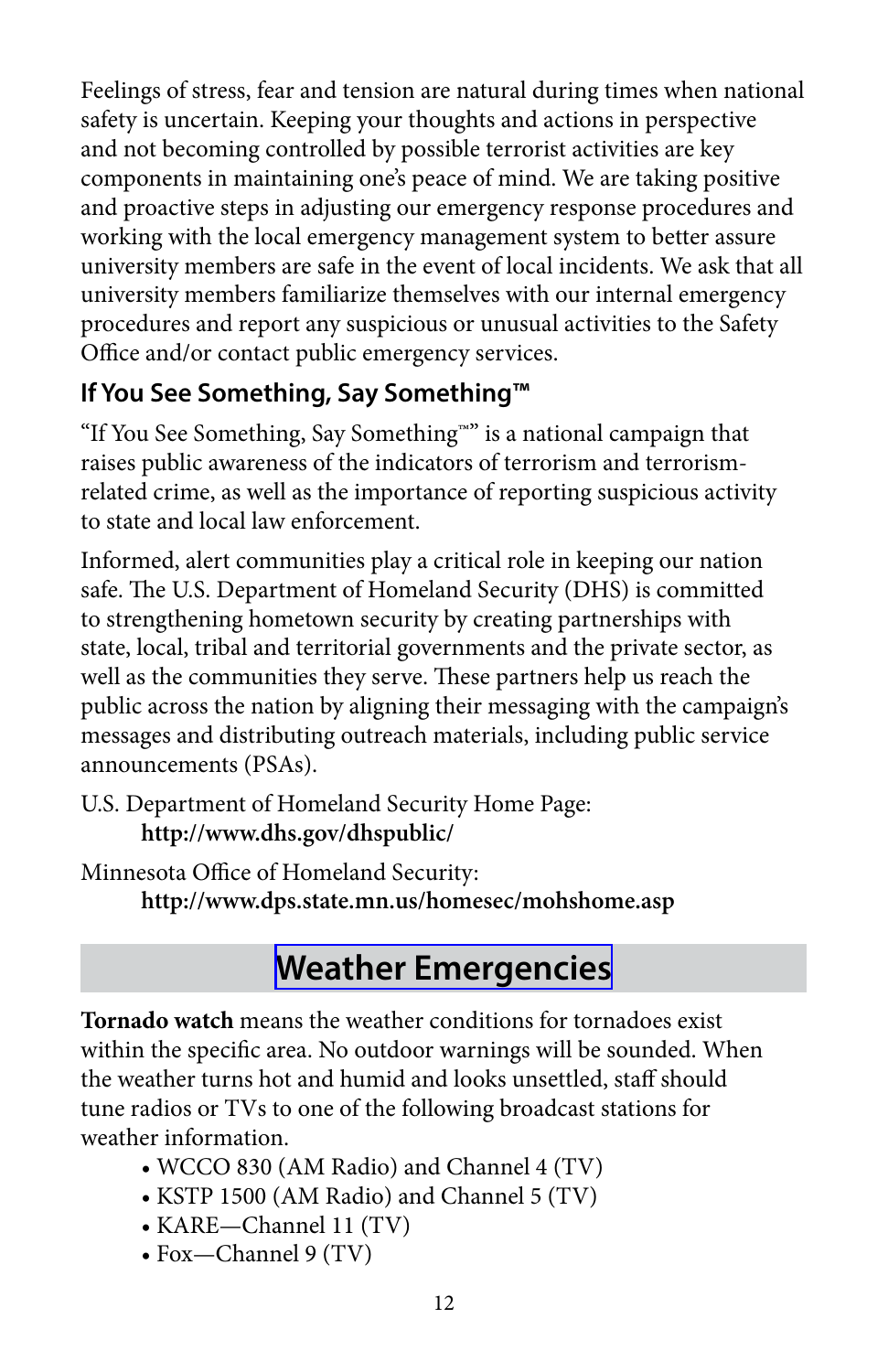<span id="page-14-0"></span>**Tornado warning** means that a tornado or high winds have been spotted in the area. An alert signal is sounded outside to warn individuals to take shelter inside a building. When the siren is heard, all members of the community should seek protection inside a building, away from doors and windows.

A basement is preferred and offers the best protection. If no basement area exists, seek shelter in the interior stairwells of the buildings. If possible, stay tuned to one of the broadcast stations. Do not leave a protected area until the station advises that it is safe to do so, or security/ facilities staff gives an "all clear." Directions to tornado shelter areas are located on the Emergency Evacuation Floor Plans.

In the event of a tornado or severe storm warning, immediately:

- move away from the perimeter of the building;
- do not remain in areas with glass exposed to the outside;
- go to enclosed areas in the building core and/or to the interior lower level areas;
	- remain in the safety zones until you hear the "all clear" sound from the emergency sirens or when an "all clear" is announced, or when security/facilities staff notifies you of the "all clear." You may then return to normal work functions.

### **[Winter Emergencies](http://www.metrostate.edu/applications/drep/files/Winter_Safety.pdf)**

When leaving from Metropolitan State during a winter storm, employees should use caution and consider the following winter safety tips.

#### **If you must go outside or drive:**

- Wear several layers of clothing. Layers keep you warmer than a single heavy coat. Gloves and a hat keep you from losing body heat.
- Let someone know when you expect to arrive and what route you plan to take. If your car gets stuck along the way, they can send out help along your predetermined route.
- Keep your gas tank full for emergency use and to prevent the fuel line from freezing.
- Have your Family Disaster Supplies Kit (which you can find at http://www.ready.gov/kit) in the car trunk, along with blankets and a small shovel. Additionally, a small bag of sand can be used for extra traction if you get stuck.

#### **Watch for signs of frostbite:**

 • Signs include the loss of feeling and a white, pale appearance in fingers, toes, nose or ear lobes.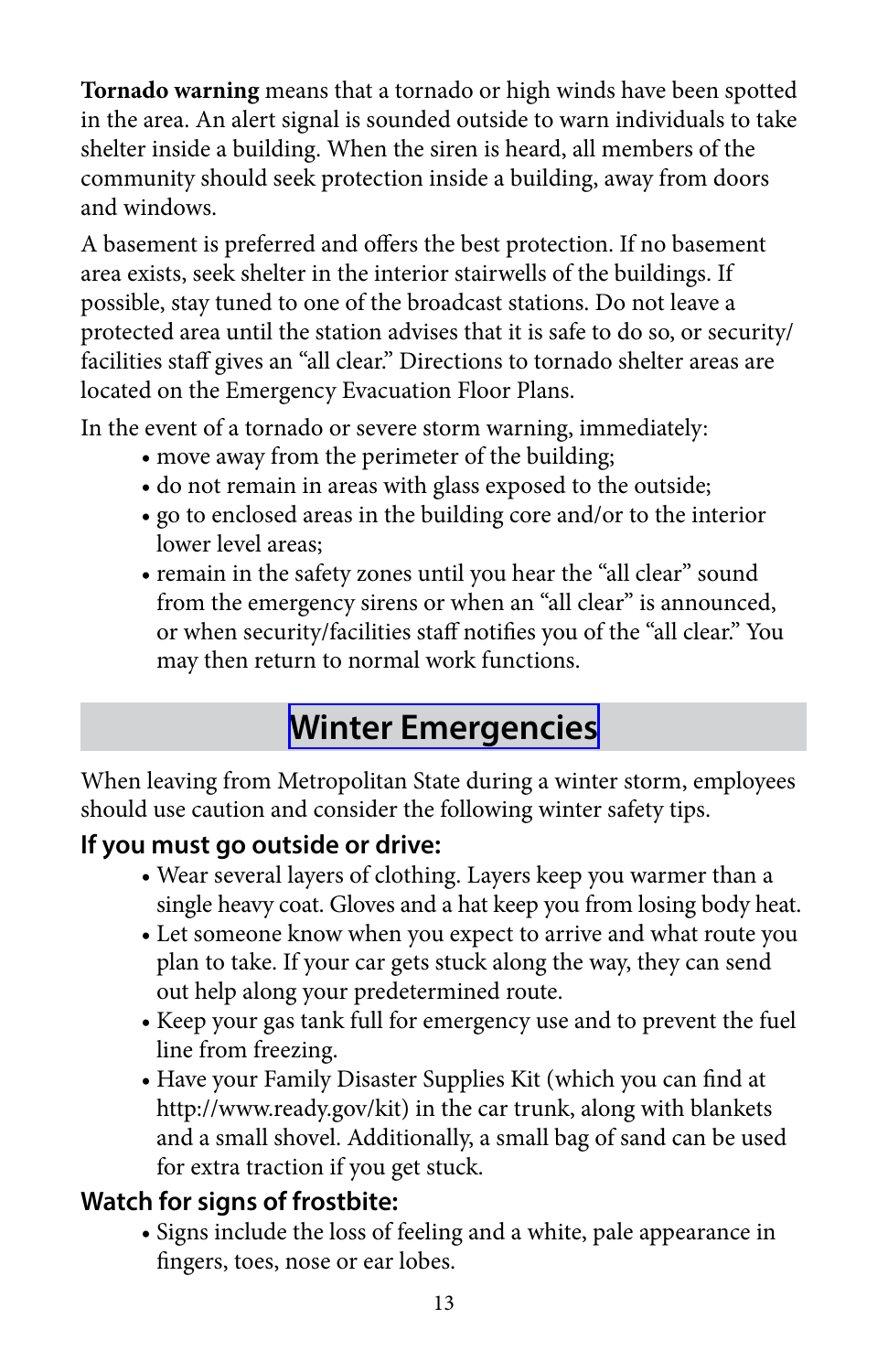#### **When driving in icy conditions:**

 • Slow down. If you don't have antilock brakes, pump—don't slam—on your brakes. Brake only when your car is in a straight position before a curve. Release the brake before you steer into a curve. Accelerate only after you decrease the steering angle to exit the curve.

#### **If you get stuck while driving:**

- Stay with your car. Do not try to walk to safety.
- Tie a brightly-colored cloth to the antenna and raise it high enough for rescuers to see.
- Start the car and use the heater sparingly—about 10 minutes every hour. Keep the exhaust pipe clear so fumes won't back up into the car.
- Leave the overhead light on when the engine is running so that you can be seen.
	- As you sit, keep moving your arms and legs to keep blood circulating and to stay warm.
	- Keep one window slightly open to let air in. Open the window away from the blowing wind.

#### **Winter information:**

- Winter weather advisory—when a significant winter storm or hazardous winter weather is occurring, imminent or is an inconvenience.
- Winter storm warning—a significant winter storm or hazardous winter weather is occurring, imminent or likely and is a threat to life and property.
- Heavy snow warning—issued if snowfall of more than four inches is expected within a 12-hour period or six or more inches is expected within a 24-hour period. (In areas where snow is uncommon, a heavy snow warning may be issued if only two or three inches are expected.)
- Blizzard warning—winds that are at least 35 mph or greater, blowing snow that will frequently reduce visibility to one-quarter mile or less for a duration of at least three hours and dangerous wind chills are expected in the warning area.
- Wind chill index—the calculation of temperature that takes into consideration the effects of wind and temperature on the human body. This is not the actual air temperature.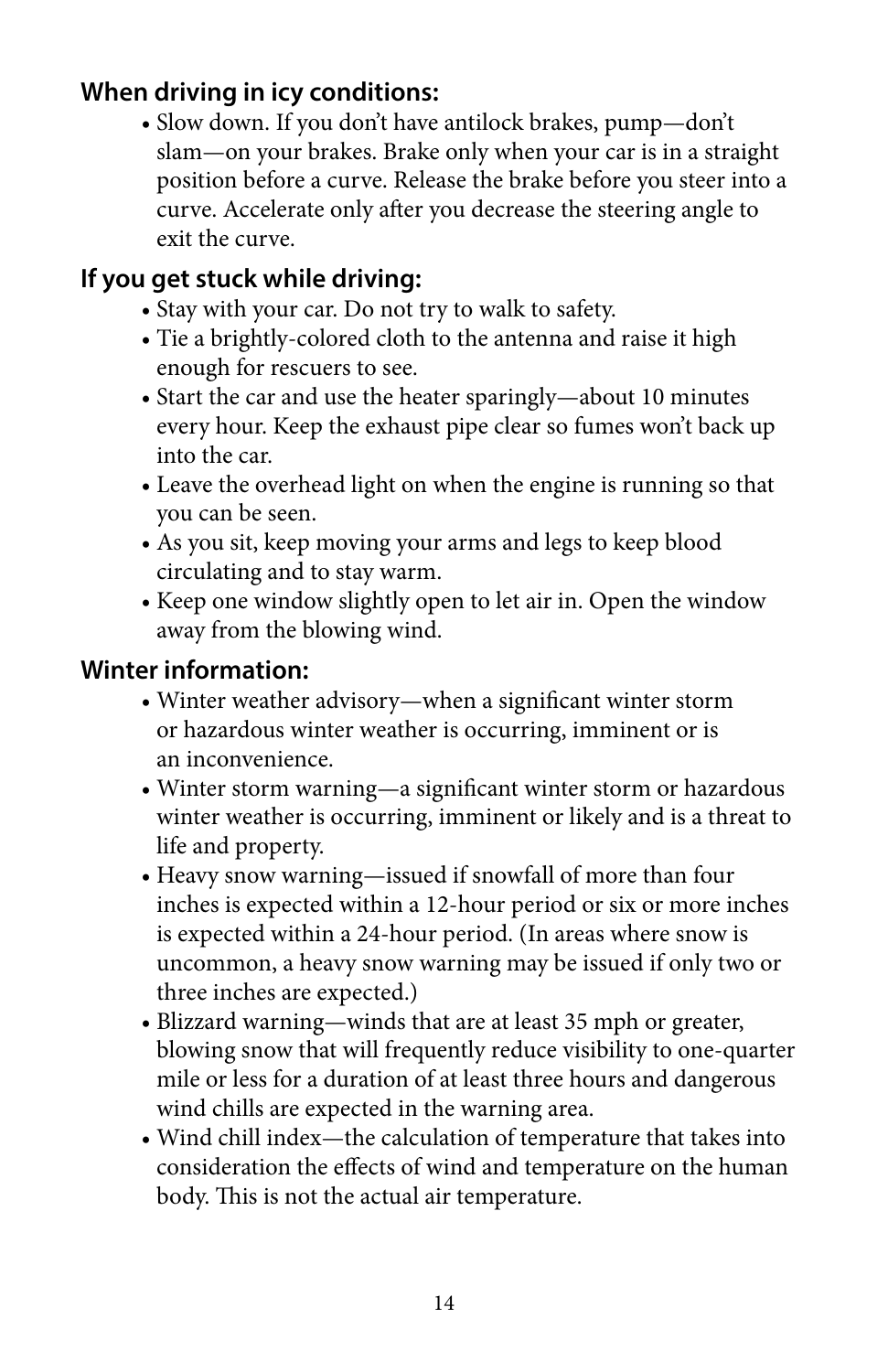## **[Telephone Threats](http://www.metrostate.edu/applications/drep/files/Bomb%20Threat%20Procedure.pdf)**

<span id="page-16-0"></span>Bomb and terrorist threats are normally just that—threats. However, each situation should be considered individually. In the event of such a threat, remain calm. Gather as much pertinent information as you can to assist the Security Office and the Police Department Bomb Unit in evaluating the risk level of the caller. Use the Bomb Threat Telephone Checklist on the following pages to obtain information from the caller or to document what you remember was stated if caller hangs up.

**Call 9-911** give the dispatcher the following information:

- 1. Nature of the threat or emergency state:
- exact threat statement of caller; and
- time perimeters stated by caller.
- 2. Location of the situation:
- exact building address of the statement threat;
- room number, floor number of the statement threat;
- your exact location, building address, room and floor number; and
- your telephone number.
- 3. Notify your supervisor or university management immediately;
- Give the same information as provided to the Emergency Communication Center dispatcher;
- Do not touch any suspicious objects; and
- Do not evacuate unless told to do so by proper authorities.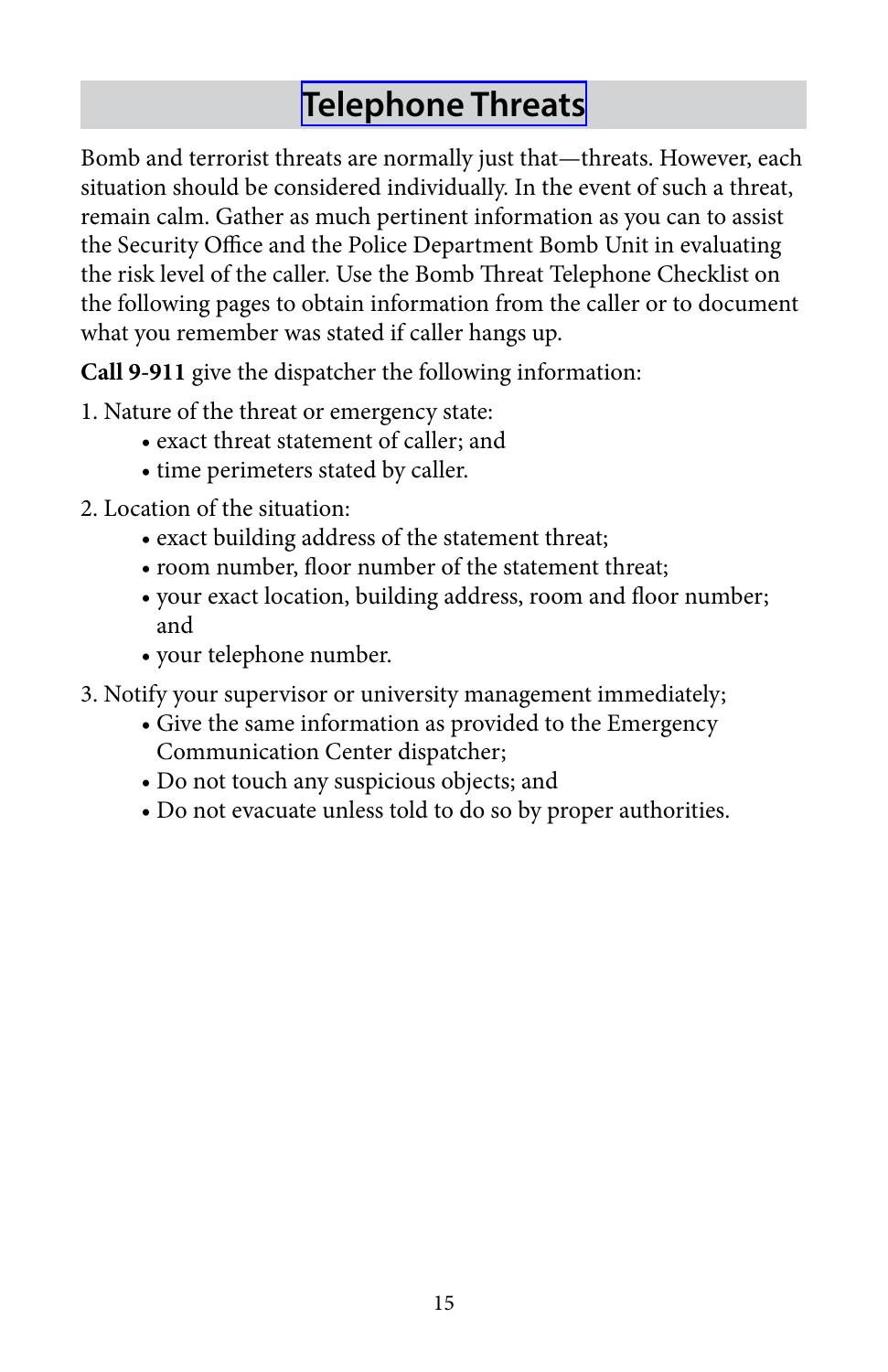#### **Bomb Threat Telephone Checklist**

If you receive a bomb threat, remain calm. Have a prearranged signal alerting your supervisor to pick up the phone and monitor the call. If possible, record the message. Inform the caller that the bomb may injure innocent people.

#### **Obtain as much of the following information as possible:**

|                                | See and complete questions on the RU Ready? web page. |                                                                                  |  |
|--------------------------------|-------------------------------------------------------|----------------------------------------------------------------------------------|--|
|                                |                                                       |                                                                                  |  |
|                                |                                                       | Time of call:____________Length of call: __________Date of call: _______________ |  |
| Call immediately reported:     |                                                       |                                                                                  |  |
|                                |                                                       |                                                                                  |  |
| Name of person receiving call: |                                                       |                                                                                  |  |
|                                |                                                       |                                                                                  |  |
|                                | Signature of person receiving call                    | Date completing form                                                             |  |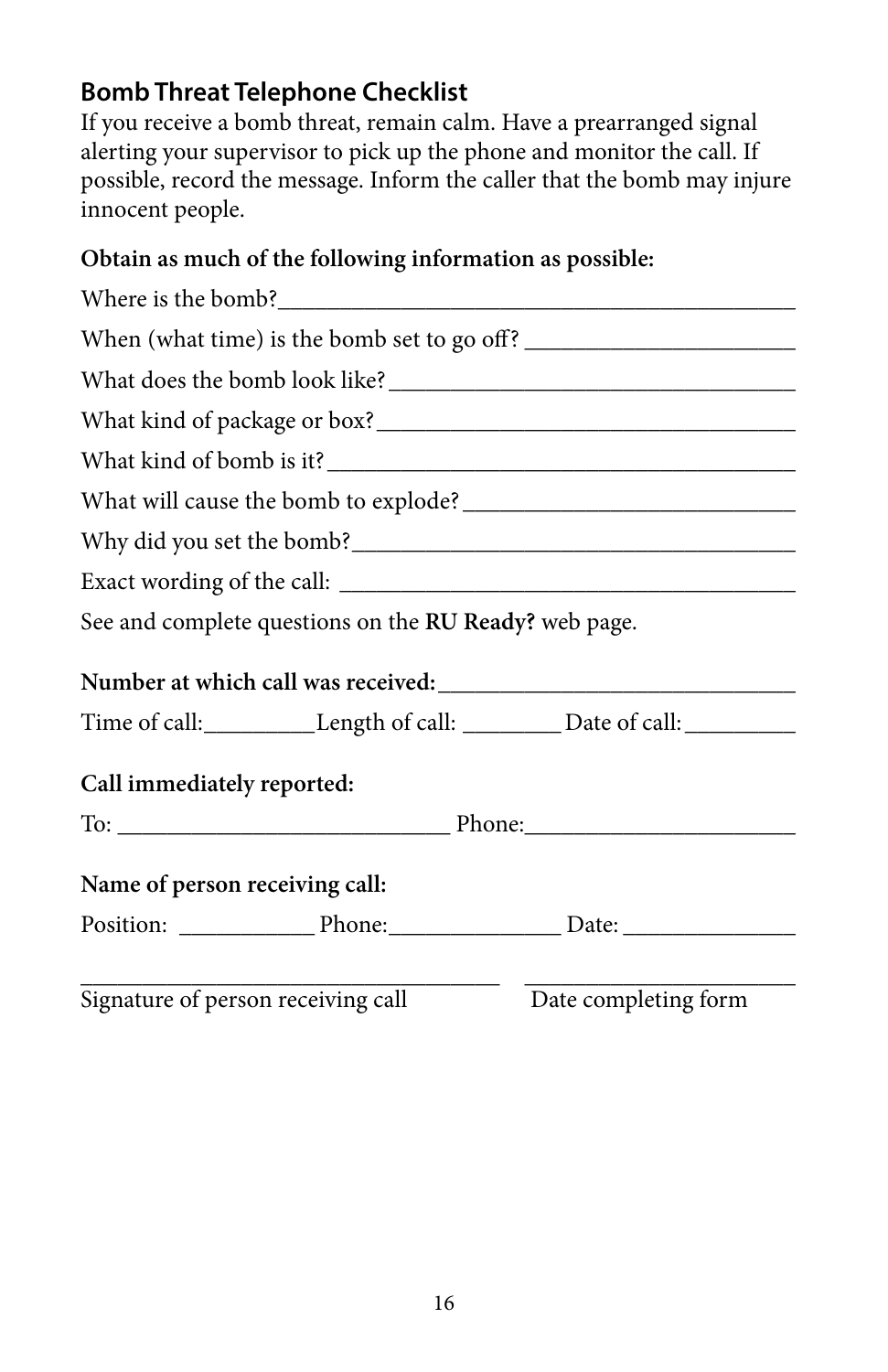# **[Dealing with Hostile/Angry Clients](http://www.metrostate.edu/msweb/resources/depts_services/security/emergency/classroom.html)**

<span id="page-18-0"></span>Some Metropolitan State employees, students and guests can react with anger because of difficulty in finding help with their situations, emotional pain or discomfort, fear and anxiety.

- 1. React and respond to the individual in a calm but firm manner.
- 2. Use lower volume of voice to help the customer calm down.
- 3. Rehearse ahead of time what you would say or do in these situations.
- 4. Do not tolerate abusive behavior.
- 5. Make command statements in a firm but nonchallenging tone, saying what you want or do not want. "I understand that you are upset." "It sounds like you really are angry about this." "I do not want to argue with you." "I want you to leave."
- 6. Use strong body language. When standing, place your feet slightly apart, one foot slightly in front of the other. Relax your joints and position your shoulders over your feet.
- 7. If you are sitting down, use the same stance, body upright, ready to move.
- 8. Think over situations that could occur and how you would react. Go through the movements you would need to make to get help or get out of the situation. Practice. One strategy might be to keep a desk, chair or other object between you and the person to keep distance.
- 9. If you anticipate problems with an individual, let coworkers know ahead of time.
- 10. If you feel you may be in jeopardy, leave the area. Go somewhere else and notify the safety officer.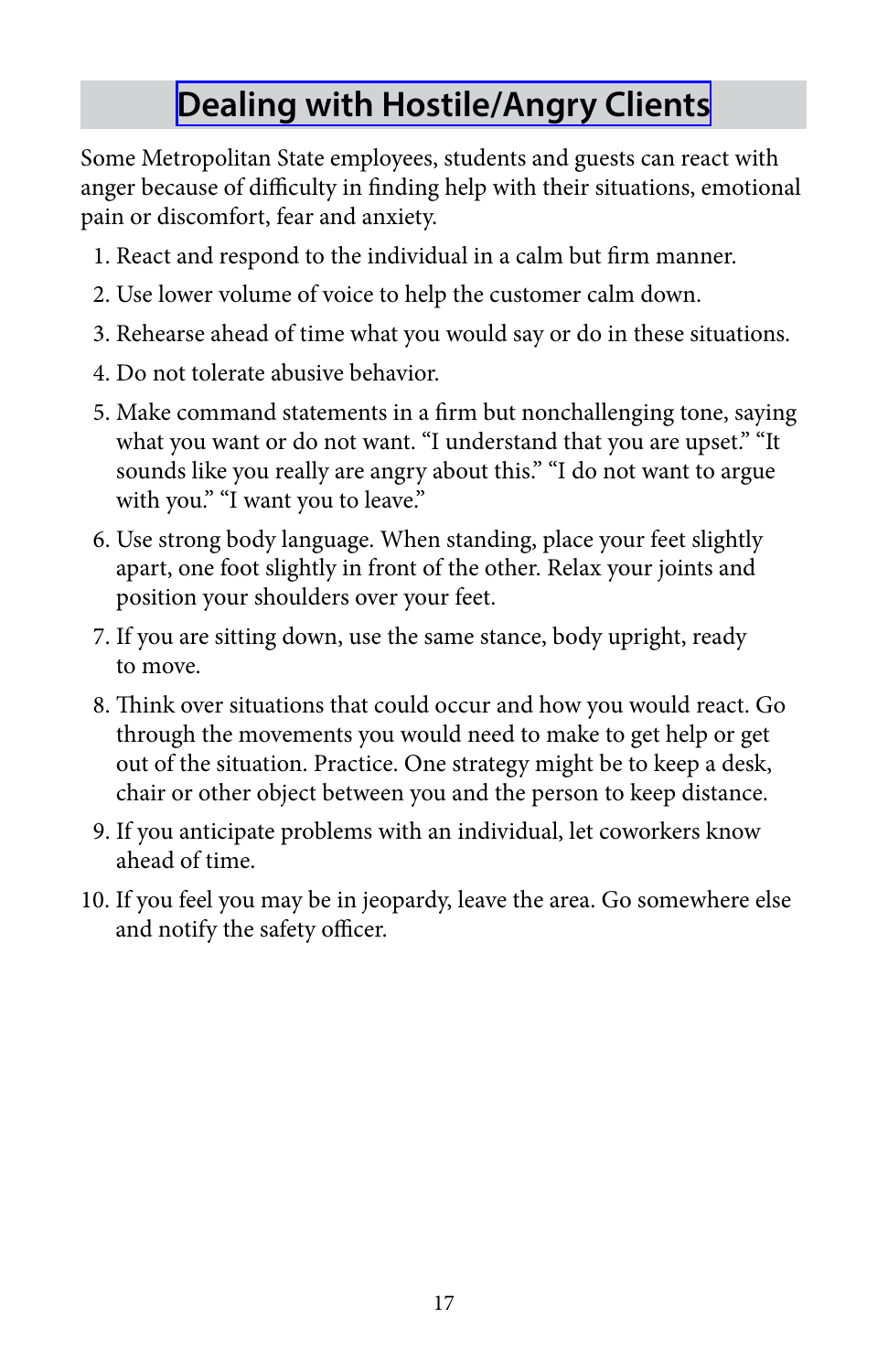# **Campus Thefts**

<span id="page-19-0"></span>Thieves can be in and out of your workspace in just minutes and know just where to look for cell phones, laptops, purses or other valuables. They may try to access your workspace by asking to use a restroom or asking for directions to a specific location, or they could even be coworkers.

- 1. Never leave your purse, wallet, cell phone or laptop unattended, even for a moment.
- 2. Lock your valuables somewhere secure, such as a desk drawer or file cabinet if you cannot take them with you.
- 3. Lock your office door every time you leave the office unattended.
- 4. Be alert to all people in your workspace. If you see someone you do not know, unaccompanied by a coworker, offer the "Friendly Challenge" (see page 21.)

**If theft occurs, immediately report the crime to a safety officer.** Time is of essence: immediately call credit card companies and bank to report the theft. Extreme amounts of financial charges can be placed against your accounts within minutes of the theft.

Some thieves pose as clients and try to get you to go to another room for a copy, and so on. Do not leave your desk unattended. If this is unavoidable, lock it before you walk away from it.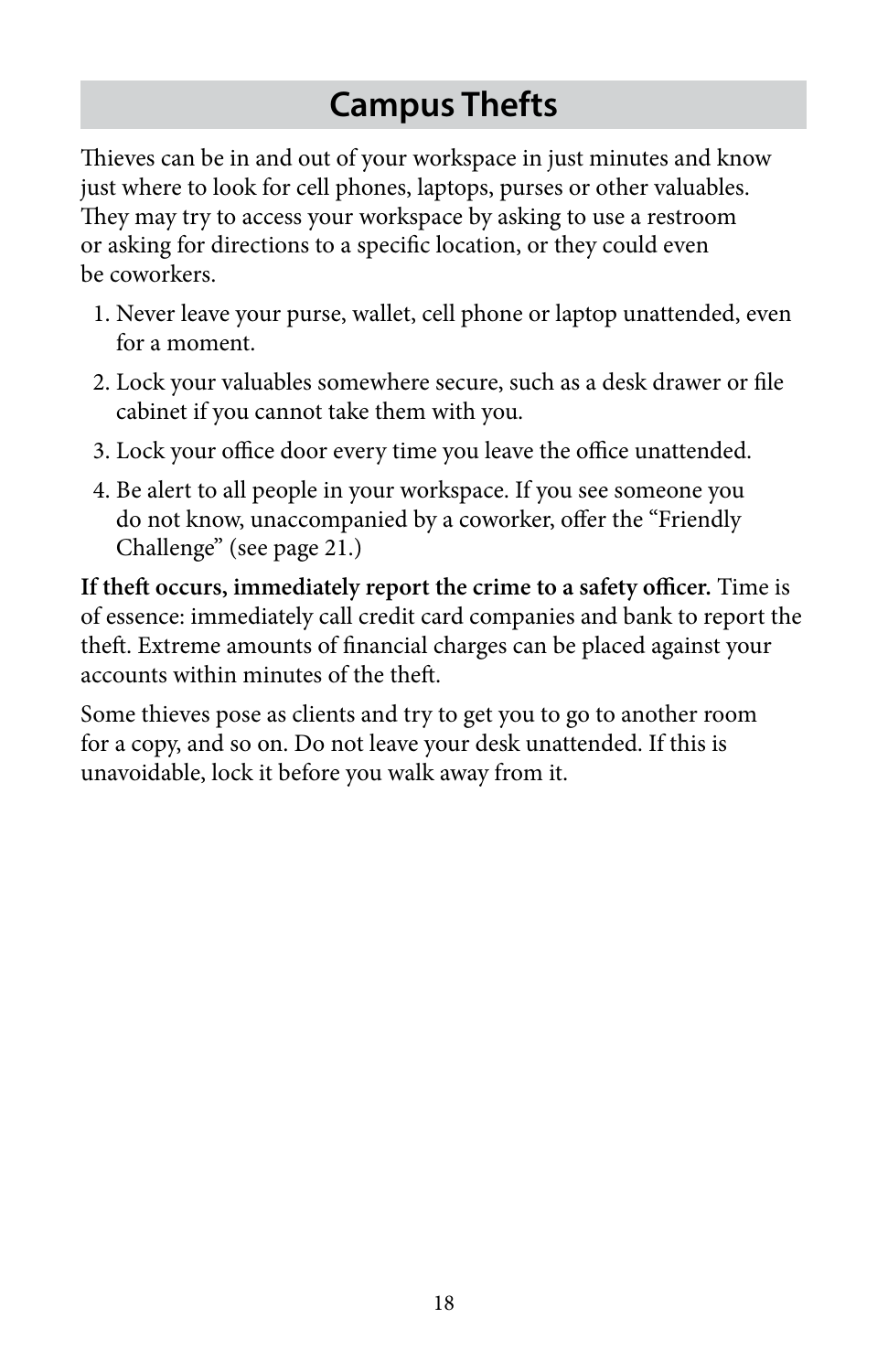# **The Friendly Challenge**

<span id="page-20-0"></span>If you see someone you do not know acting suspiciously, offer a friendly challenge. The easiest way to do the friendly challenge is simply ask, "May I help you?" If the person is a legitimate client, you will then be able to escort him or her where he or she needs to go, provide directions, or phone ahead to the person or office that the individual is inquiring about. Offering assistance with detailed communication in attempting to relay a message improves quality services to the legitimate client and acts as a deterrent to the individual with ulterior motives.

The person intent on crime has received the message that he can be identified, and the communication between departments is precise enough to acknowledge individual movement in the building and on campus. If individuals do not belong in the building, they may offer a vague excuse. In most cases, a suspicious person will leave as soon as he knows he has been observed. If he does not, you may ask for identification, or go to the nearest phone and call a safety officer.

### **[Requesting Nonemergency Support Services](http://www.metrostate.edu/msweb/resources/depts_services/security/index.html)**

#### **Contact the safety officer for immediate assistance with:**

- 
- lockouts; basic first aid; and
	- escort services:
- incident reports.

#### **Contact Administrative Affairs for safety and maintenance assistance on:**

- room temperature; • broken items; and
	-

• water leaks;

• custodial services.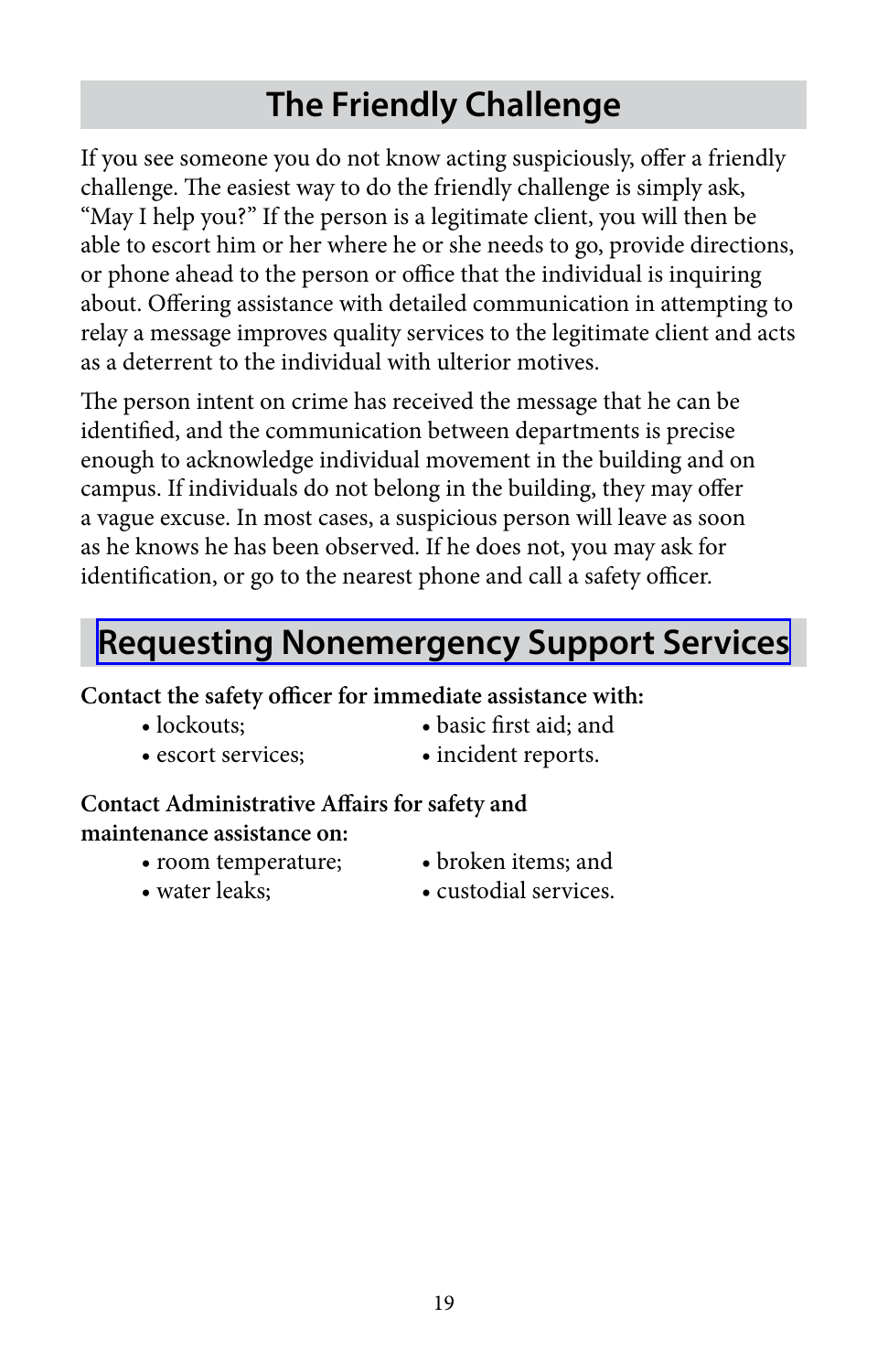# **[Pandemic Planning and Information](https://www.metrostate.edu/READY/pandemic.html)**

<span id="page-21-0"></span>Metropolitan State University is aware of the impact a pandemic could have on our campuses. To prepare, a committee of university leaders have worked with local and county officials to create a coordinated operations and response plan.

 reduce your risk of contracting the flu. The **RU Ready?** Web page provides information and links about pandemics and gives you some practical, common sense measures to

In the unlikely event of a pandemic, the **RU Ready?** Web page, as well as the main Metropolitan State home page, will be updated with the latest news and important information about university events and activities. At this time we recommend that you emphasize basic infection prevention measures. The measures include:

- covering mouth and nose with a tissue when coughing or sneezing;
	- hand rub; and • washing hands often with soap and water or an alcohol-based
- staying home when you are sick.

 Metropolitan State University monitors all influenza developments and is reviewing plans and processes to keep our community safe.

For additional information, go to the following Web site: **http://www.metrostate.edu/READY/pandemic.html**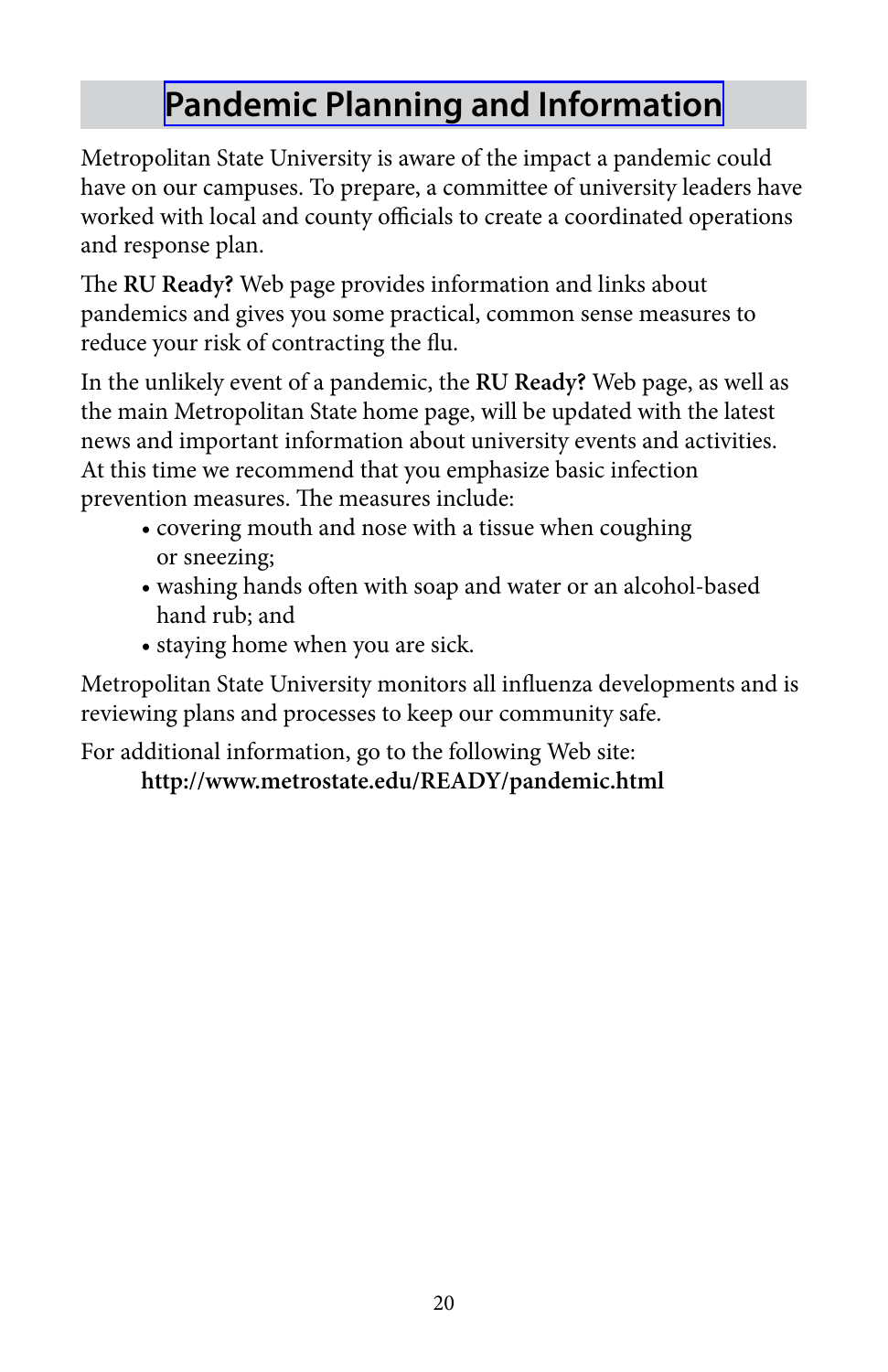### **Description of a Person**

<span id="page-22-0"></span>To assist the security officer and/or police officer, the most useful information to obtain when describing a person is:

| Height ______________________ Weight _______________________ Build_______________ |  |  |  |
|-----------------------------------------------------------------------------------|--|--|--|
| Hair/Face:                                                                        |  |  |  |
|                                                                                   |  |  |  |
|                                                                                   |  |  |  |
| Clothing:                                                                         |  |  |  |
|                                                                                   |  |  |  |
|                                                                                   |  |  |  |
| Speech/body:                                                                      |  |  |  |
|                                                                                   |  |  |  |
| Distinctive gait/limp _____________ Impediments/accents ____________              |  |  |  |

# **Description of a Vehicle**

To assist the security officer and/or police officer, the most useful information to obtain when describing a motor vehicle is:

License plate number \_\_\_\_\_\_\_\_\_\_\_\_\_\_\_\_\_\_\_\_\_\_\_\_\_\_\_\_\_\_\_\_\_\_\_\_\_\_\_\_

| Make         |                                                                                                                                                                                                                                                                                                             | Body style |
|--------------|-------------------------------------------------------------------------------------------------------------------------------------------------------------------------------------------------------------------------------------------------------------------------------------------------------------|------------|
| $\mathbf{v}$ | $\mathbf{r}$ , $\mathbf{r}$ , $\mathbf{r}$ , $\mathbf{r}$ , $\mathbf{r}$ , $\mathbf{r}$ , $\mathbf{r}$ , $\mathbf{r}$ , $\mathbf{r}$ , $\mathbf{r}$ , $\mathbf{r}$ , $\mathbf{r}$ , $\mathbf{r}$ , $\mathbf{r}$ , $\mathbf{r}$ , $\mathbf{r}$ , $\mathbf{r}$ , $\mathbf{r}$ , $\mathbf{r}$ , $\mathbf{r}$ , |            |

Year \_\_\_\_\_\_\_\_\_\_\_\_\_\_\_\_\_ Accessories Identifying marks \_\_\_\_\_\_\_\_\_\_\_\_\_\_\_\_\_\_\_\_\_\_\_\_\_\_\_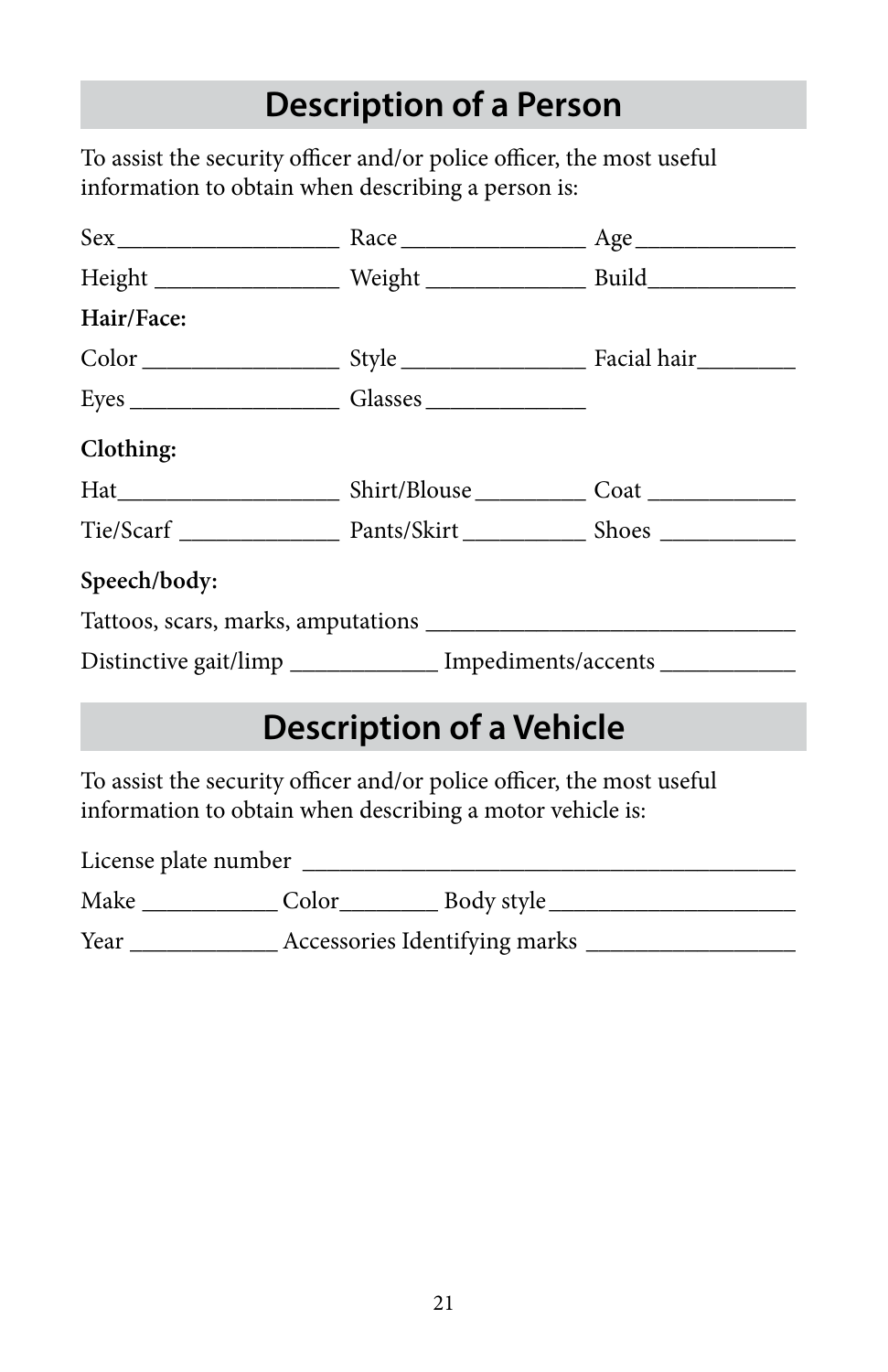## **[Crisis Intervention](http://www.metrostate.edu/applications/drep/files/AddressingStudentDistressOrCrisis.pdf)**

<span id="page-23-0"></span> crisis, stress management, conflict resolution, academic related concerns The following organizations offer services and support programs to individuals experiencing difficulties. These services consist of professional individuals in the areas of crisis management to include psychology, social or sexual difficulties, chemical dependency, marriage and family and many other personal interest areas. Individuals seeking support are welcome to contact a safety officer at 651-793-1725 for additional information on the below services:

Minnesota's Employee Assistance Program (EAP) provides confidential, accessible services to individual employees and state agencies in order to restore and strengthen the health and productivity of employees and the workplace.

651-296-0765 or 800-657-3719

Metropolitan State University offers a variety of counseling, consultation and educational services designed to assist students with concerns that might interfere with their experience at Metropolitan State University.

651-793-1558

#### **Other related support services**

Ramsey County Adult Mental Health Services 651-793-7900

Crisis Intervention Center Hennepin County Medical Center 612-347-3161 (Crisis Line)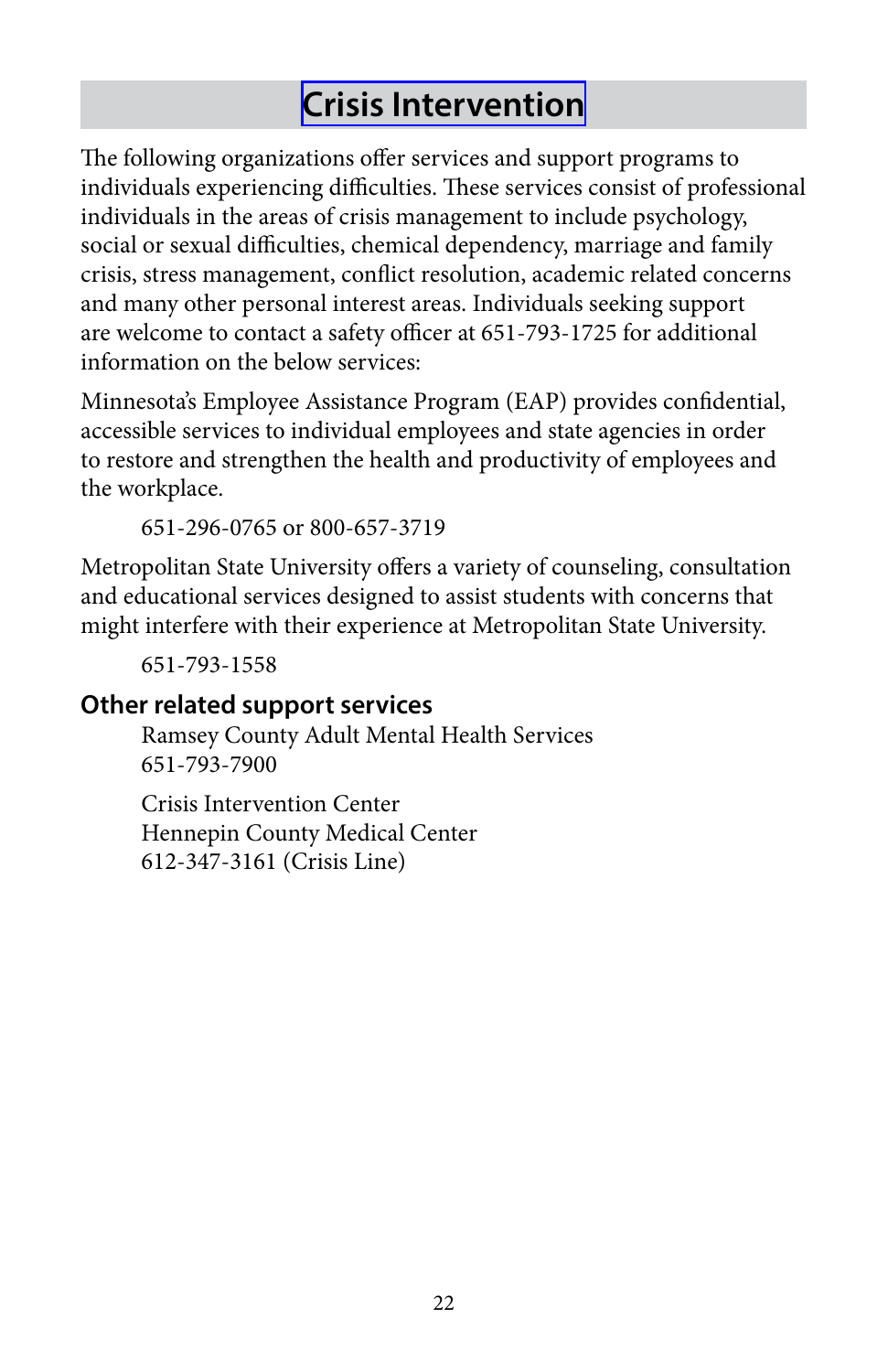# **[Parking Information](http://www.metrostate.edu/msweb/resources/depts_services/security/park_violations.html)**

#### <span id="page-24-0"></span>**Public Parking**

There is no daily public parking available to the general public unless it involves business on the campus.

#### **Handicap Parking**

Handicap parking is available on all campuses.

#### **Emergency Code Blue Phones**

Emergency code blue phones are installed in the parking lots of the Saint Paul Campus.

#### **They are located:**

- Seventh Street parking lot north of St. John's Hall
- Library's main east parking lot
- Ramp and adjacent parking lot

These emergency phones have one panic button that when pressed dials directly into the safety officer's cell phone for emergency related calls only. These phones do not make other calls.

#### **Parking Violations on the Saint Paul Campus**

Parking violations are issued to address the increasing number of violators parking along yellow fire lanes within the center courtyard, parking for over 30 minutes in the center lot designated for drop off and pickup, no parking permit displayed in the Seventh Street lot, and for expired or misused permits as well as other violations.

#### **Citation Payment**

Payment of citations is to be directed to the Cashier's Office and requires a copy of the citation. Payment is due 14 days from the Date of Issuance *(date is written on the citation by the issuer)* or a \$20 late fee will be added.

#### **Failure to Pay Citation Failure Could Result In**

- Loss of the use of the parking lot
- A vehicle being immobilized or towed
- College administration sanctions

#### **Violations During the Same Semester**

- A second violation results in doubling of the fine.
	- A third violation results in tripling of the fine.
- A fourth violation results in a tow at the owner's expense and loss of parking privileges at the university.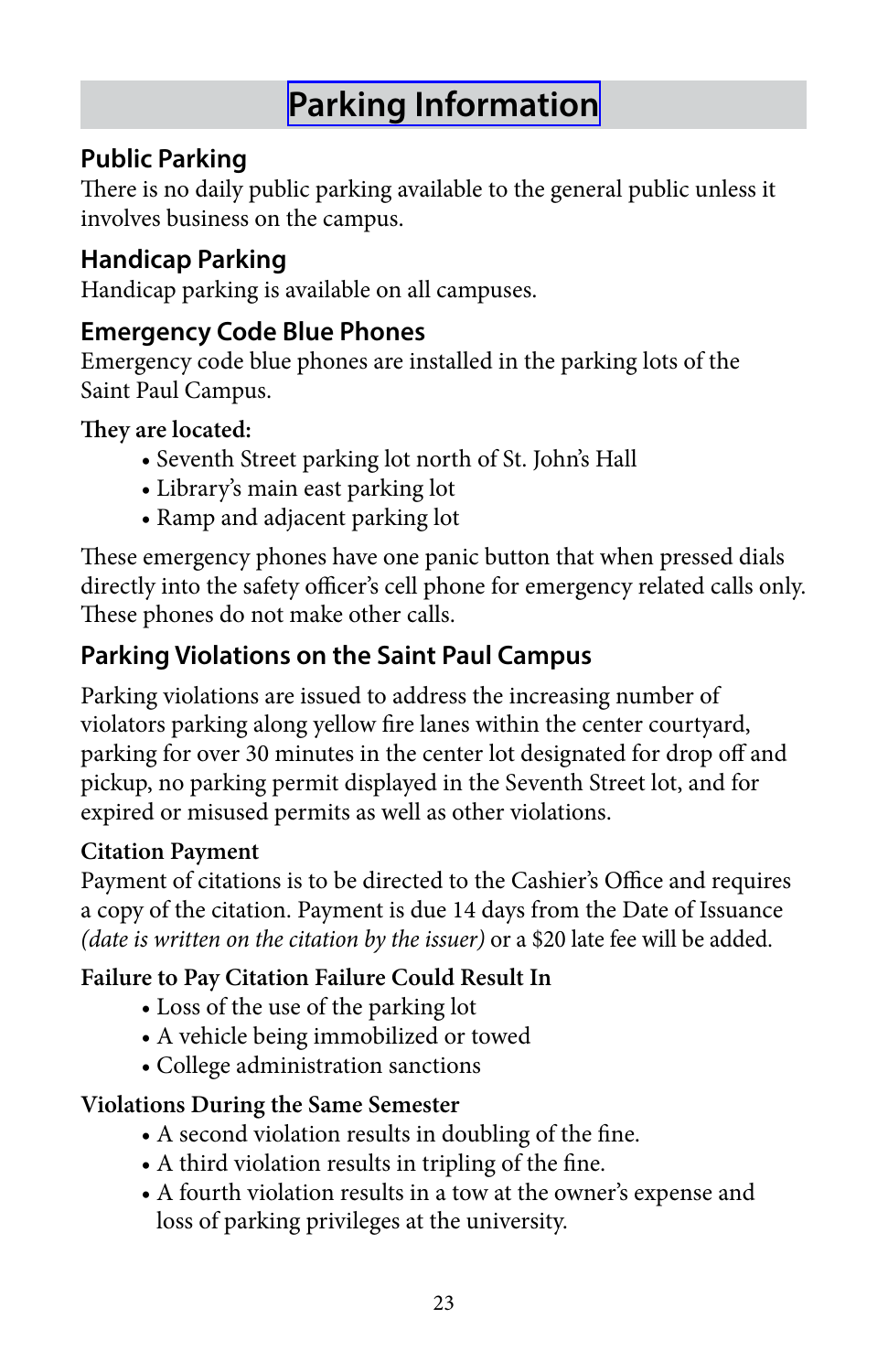# <span id="page-25-0"></span>**[Tips on Personal Safety in Parking Lots,](http://www.metrostate.edu/applications/drep/files/Tips_on_Personal_Safety_in_Parking_Lots.pdf) [Ramps and Streets](http://www.metrostate.edu/applications/drep/files/Tips_on_Personal_Safety_in_Parking_Lots.pdf)**

Personal safety tips for before, when and after parking and when returning to your car.

#### **Before Parking:**

- Put valuables and packages in the trunk or out of sight before you arrive at your destination.
- Drive with your car doors locked and windows closed.
	- Keep wallets and purses out of view while driving. Do not leave them next to you on the seat.
- Look and park in a well-lighted area of the lot or ramp.
- When you can, park your car as close as possible to an exit in a ramp or near the attendant's office in a lot.

#### **When Parking:**

- If you must leave your key with attendant, leave only your car key.
- Check parking ramp or lot for security, video cameras, regular patrols or escort services.

#### **After Parking:**

- Do not leave any valuables where they can be seen from outside the car.
- Keep your parking stub.
- Walk in the center of the ramp roadway. Display a confident and positive attitude.
	- If someone is trying to break into your car, honk the horn repeatedly.

#### **When Returning to the Car:**

- If possible, return to your car with an escort or in a group.
- Have your door key in your hand.
- Look around and inside your car before you unlock the door and get in.
- Once inside the car, lock your door and start your engine. Start moving the car as soon as possible after situating yourself.
- If you know someone is following you while you are driving, go to the closest police or fire station and honk your horn, or drive to an open business or gas station where you can safely call the police.

As a courtesy to our neighbors, please do not park in front of homes around campus–off street parking is limited. If you have any questions, please call the Safety Office at 651-793-1725.